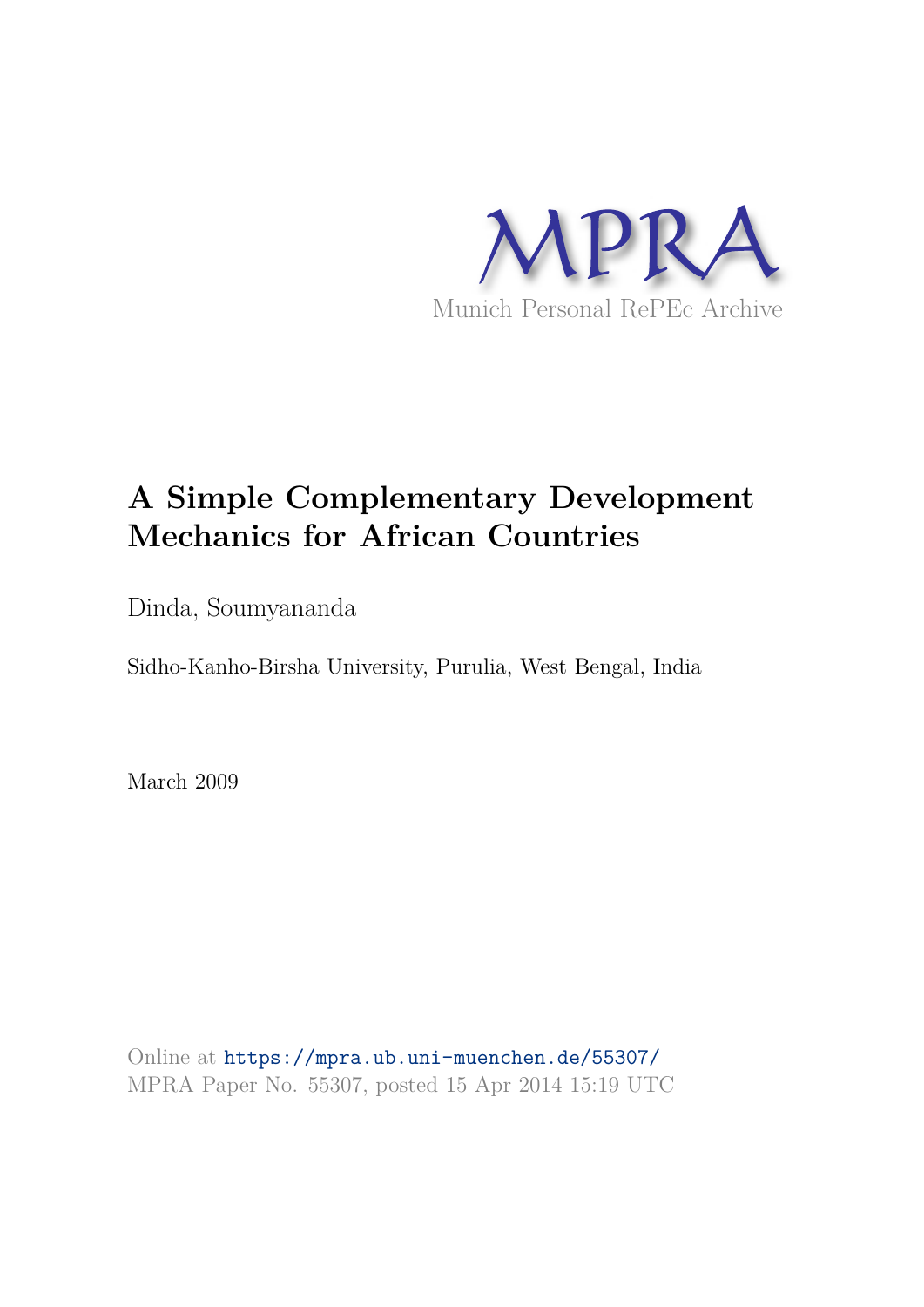## A Simple Complementary Development Mechanics for African Countries

Soumyananda Dinda\*

Sidho-Kanho-Birsha University, Purulia, West Bengal, India 2014

1<sup>st</sup> draft prepared at Madras School of Economics, Chennai -25, India. March, 2009

#### **Abstract**

This paper provides a simple development mechanism for African nations, where economic development is low due to not only low level of physical capital but also poor social capital that leads to lot of conflicts. The study suggests for development of social capital, which is a broader concept containing the social norms and networks that generate shared understandings, trust and reciprocity, which underpin co-operation and collective action for mutual benefits that creates the base for economic prosperity. Social capital like trust could be accumulated when people interact in a purposeful manner with each other in workplaces, associations and range of informal and formal meeting places. These social activities increase with development of human capital through schooling. Educated individuals are interested in dialogue and conversation, which enables people to build societies, to commit them each other, and thereby to knit the social fabric and allow nation to advance smoothly. This study deals with the building of bridging and linking social capital through human capital formation that is created from productive consumption. This paper develops mechanism through which such social capital forms and contributes to economic growth in endogenous growth framework. Poor African countries can overcome low level equilibrium trap with creating social capital.

**JEL** *Classifications*:  $Z_{130}$ ,  $J_{240}$ ,  $O_{150}$ .

--------------

**Key Words**: Social Capital, productive consumption, reciprocity, human capital, economic development, low level equilibrium trap.

<sup>\*</sup>Address for Correspondence: Department of Economics, Sidho-Kanho-Birsha University, Purulia Zilla Parishad, West Bengal, 723101, India. Phone &Fax No: +91 3252 224438, E-mail: [sdinda2000@yahoo.co.in](mailto:sdinda2000@yahoo.co.in), [s\\_dinda@hotmail.com](mailto:s_dinda@hotmail.com), [sdinda@gmail.com](mailto:sdinda@gmail.com) and [s.dinda@rediffmail.com](mailto:s.dinda@rediffmail.com)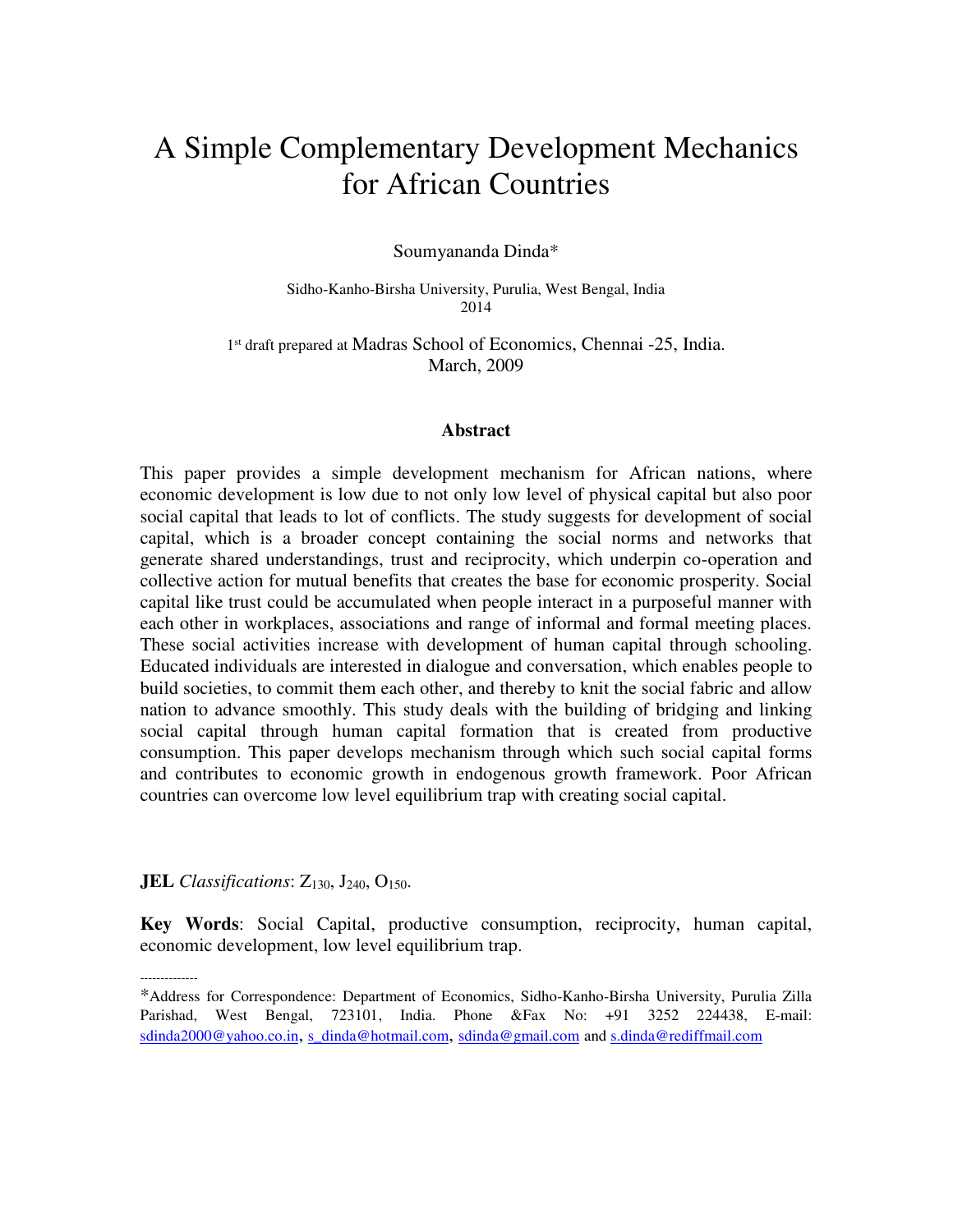#### **1. Introduction**

Most of the South and Western Sub-Saharan African countries are rich in natural resources but poor in terms of income. Why are they poor? Is it due to lack of capital only? This paper provides a simple development mechanism for African nations, where economic development is low due to low level of physical capital as well as low human and social capital also. African nations suffer due to lot of conflicts that crowd out development funds. This paper suggests an alternative complementary development mechanism for African nations with newly developed idea of social capital in the channel of human capital formation through productive consumption. Here, education is the key factor, which generates sociable human capital. This sociable human capital creates bridging and linking social capital. This study deals with the building of bridging or/and linking social capital through human capital formation in the schooling system. Productive consumption is that consumption or *expenditure which improves efficiency and productivity such as expenditure on food for productive health or/and education (or schooling) for skill and productivity.* The paper suggests that the tendency for mutual cooperation with heterogonous groups or/and collective action for mutual benefits emerges among educated individuals that actually creates the base for economic prosperity. This paper suggests complementary development mechanism through which poor African nations might overcome low level equilibrium trap with helping each other. This cooperative action is more relevant in the present world too.

In the last part of the  $20<sup>th</sup>$  century, economists tend to show more interested in the role of social factor as an explanation for why some regions/countries are rich and others remain poor (Putnam et al. 1993). Recently few studies have investigated the impact of social

2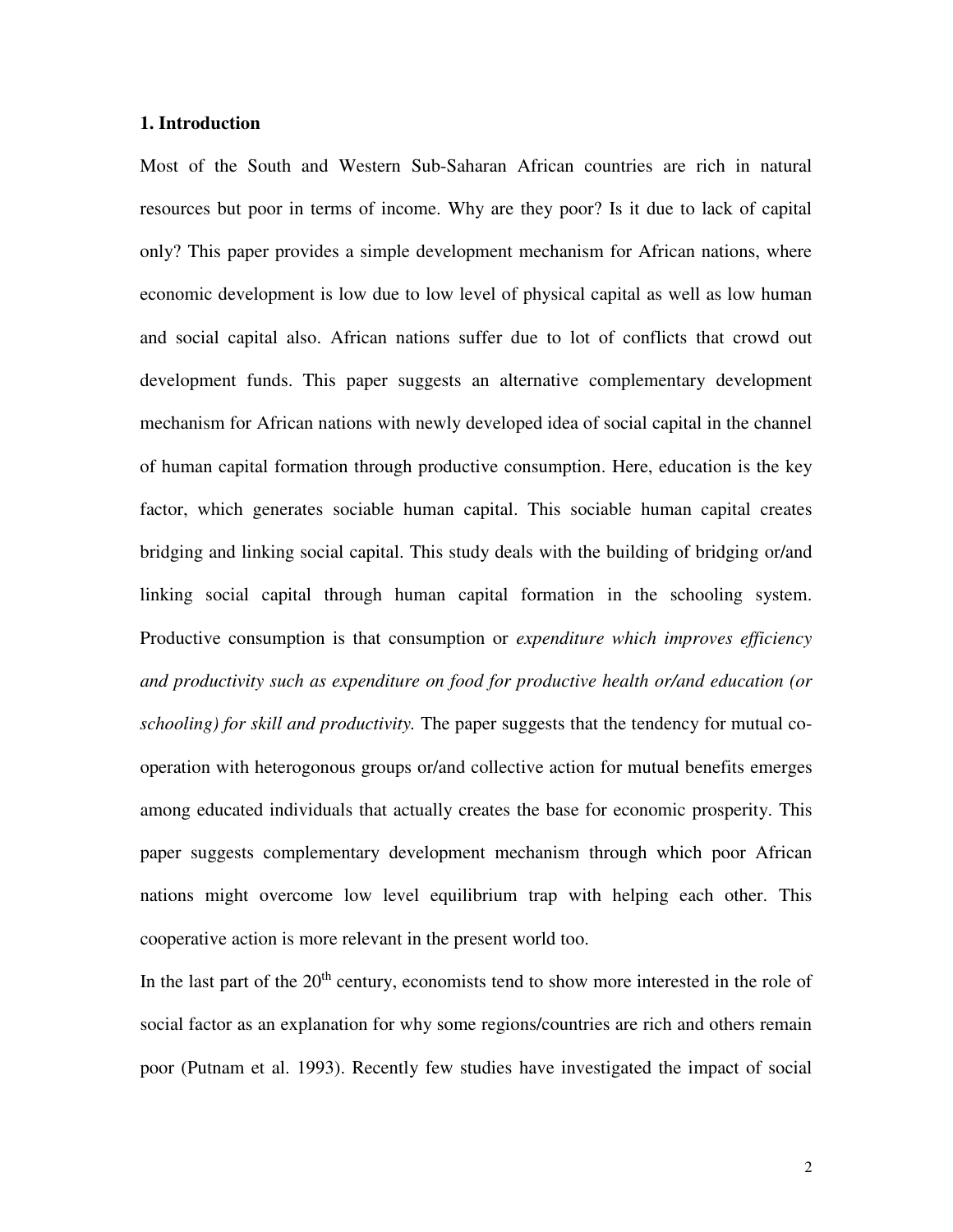factors, which includes social structure based on trustworthiness, norms, regulation, cooperation and networks with the related idea of social capital<sup>1</sup>. The study suggest that the non-economic or social factors such as culture, social norms and regulations, which may act as a pivotal role for promotion of economic growth and development.

The last few decades' development doctrines mainly focused on the economic factors promoting economic growth. They have neglected the role of social factors, which may act as crucial role for improvement of 'social capability' that might create the base for economic performance. This paper overviews the development doctrines and suggests a simple development mechanics for the under developed world by building 'social capability' and/or expanding 'social capacity'.

#### **1.1 Overview the development doctrines**

 $\overline{a}$ 

The economic development of the less developed country begins after the Second World War. Truly, the 50's decade should be marked as the beginning era of development doctrines. 'It marked the beginning of serious interest among scholars and policy makers in studying and understanding better the development process as a basis for designing appropriate development policies' (Thorbecke 2006). Economic growth becomes the main policy objective in the under developed countries. The major development theories and concepts such as 'big push', 'balanced growth', 'take off into sustainable growth' and 'critical minimum effort thesis' etc prevails in 1950s. The major theoretical contributions which guided the under developed world during 1950's were

<sup>&</sup>lt;sup>1</sup>Bourdieu (1980, 1986), Coleman (1988, 1990) and Putnam (1993, 1995, 2000) are credited for introducing and popularizing the concept of social capital. See also Lin 2001; Ostrom 2000; Cohen and Prusak 2001; Rose 2000; Bertrand and Mullainathan 2000; Beugelsdijk and Smulders 2004; Glaeser et al. 2000; Knack et al. 1997; Tau 2003; etc.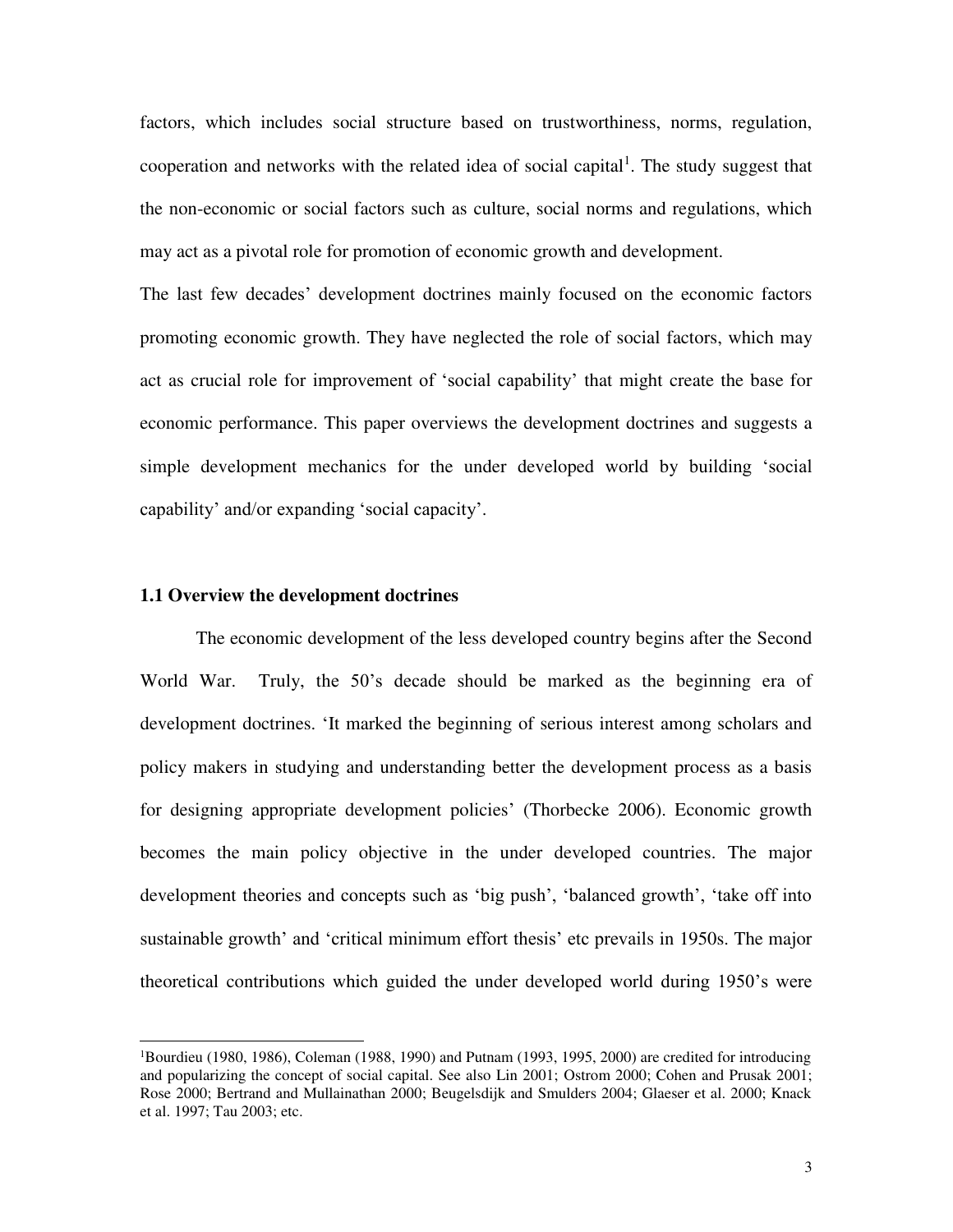conceived within a one-sector, aggregate framework and emphasized the role of investment in modern activities, which was the prime mover of growth. Other economic and social objectives were thought to be complementary to economic growth. Results were obviously unsatisfactory. In the 1980s, it is observed that low human capital endowment is the main obstacle to the economic development. Lucas (1988) and Romer (1990) identify the role of human capital as a prime mover of economic development. The societal production function was magnified by human capital and knowledge leading to increasing returns. This externality means that the marginal social productivity of investment in human capital being larger than that of marginal private productivity. This suggests that market is likely to under produce human capital and this provides a rationale for the role of the government in education and training. Social capital with the complementarities to the improvement of human capital also emerges in the form of social organization/institution in 1990s to strengthen the market economy making globalization. Thus, the institution emerges to fill up the leakage and to strengthen the market economy. So, the role of institution and social capital focuses on the development doctrines in the last decade (i.e., 1990's) for supporting liberal globalized economy. This paper concretizes this development doctrine making non-economic factors trustworthy for promoting economic development.

Following development doctrines of 1980's and 1990's this study focuses on the improvement of human capital that creates the social capital. Institution is that this social capital actually facilitates and stimulates economic development. The under developed economy can overcome low level equilibrium trap by forming social capital through productive consumption programs. In other words, this paper try to show the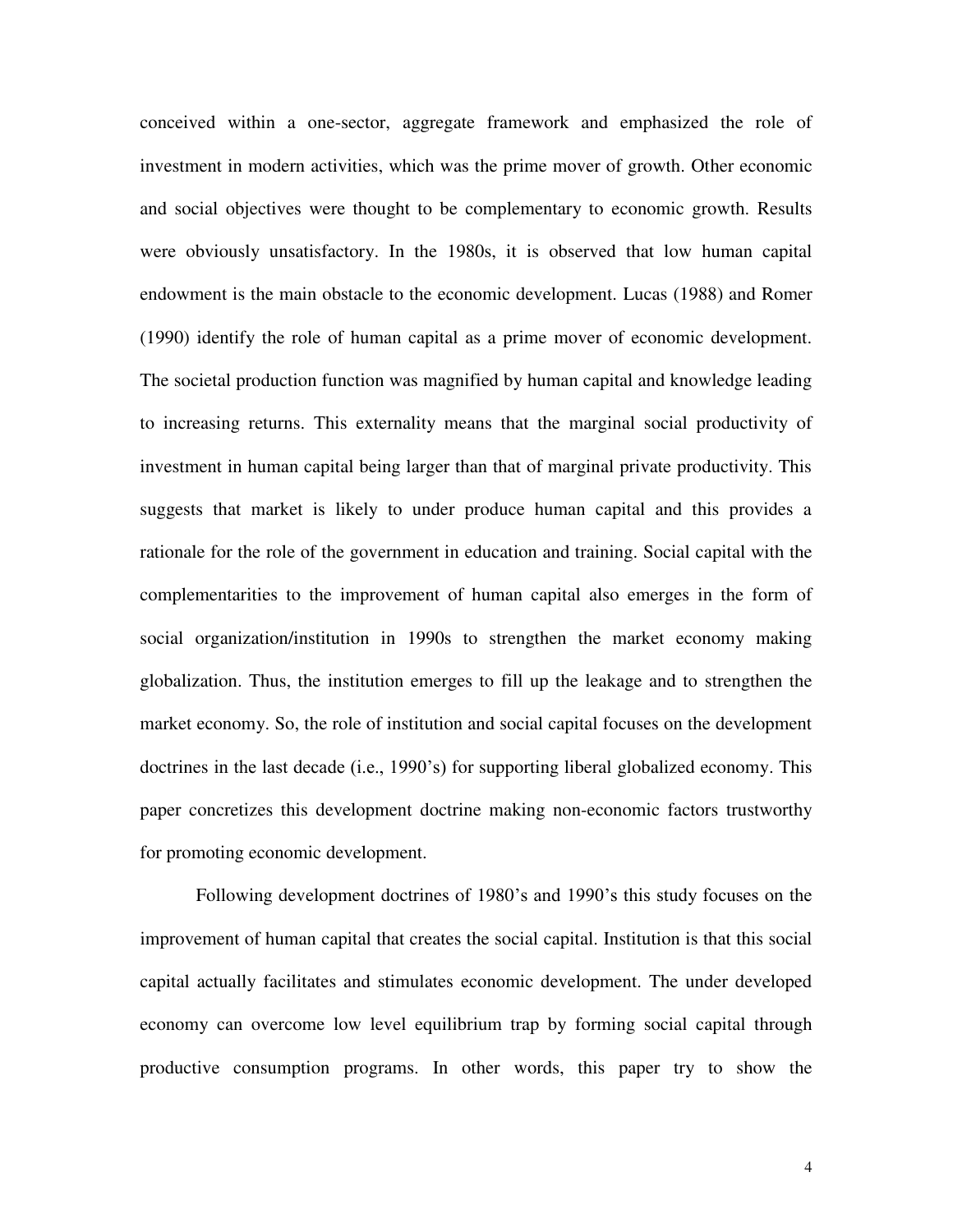development mechanics of building social capital as the base for economic activities to rescue the third world from their low level equilibrium trap.

#### **1.2 Development Mechanics for African nations**

 $\overline{a}$ 

Before explaining formal model, I briefly discuss the idea of social capital and its development mechanics. Social capital exists in the relational bonds of human society. This socialness is the medium in which social capital exists, operates, strengthens or diminishes. The relational structures may vary in duration, density, distance and interconnectedness (McGonigal et al. 2005). However social capital is intrinsic to the relational network that provides a potentially rich environment for economic development. Truly, social capital provides some facilities that activated towards some desired goal. So, it is purposeful and important for economic growth. Economy needs such social capital through investment in certain forms of behaviour and their products, which could be generated in the schooling system. This capital is also sustained, preserved, kept alive and nourished.

Educational<sup>2</sup> institutions not only transmit human capital but also pass on social capital in the form of social norms and rules. It is also true for professional and higher education, which is often cited as a key determinant of social capital<sup>3</sup>. This is well documented in the literature (Putnam (1995), Helliwell and Putnam, (1999), Alesina and La Ferrara (2000), Glaeser et al. (2002), Rupasingha et al. (2006)). However, usually the precise

 $2$  According to Fukuyama (1995, 1997) 'the area where governments probably have the greatest direct ability to generate social capital is education.'

<sup>&</sup>lt;sup>3</sup> This also makes sense intuitively: The children who grow up in rich social capital environments may be schooling better. Children who grow up in families that have higher social capital (dinnertime conversations, family picnics, etc.) may be better educated. Communities that have higher social networks such as more parent-teacher associations may have higher school attendance.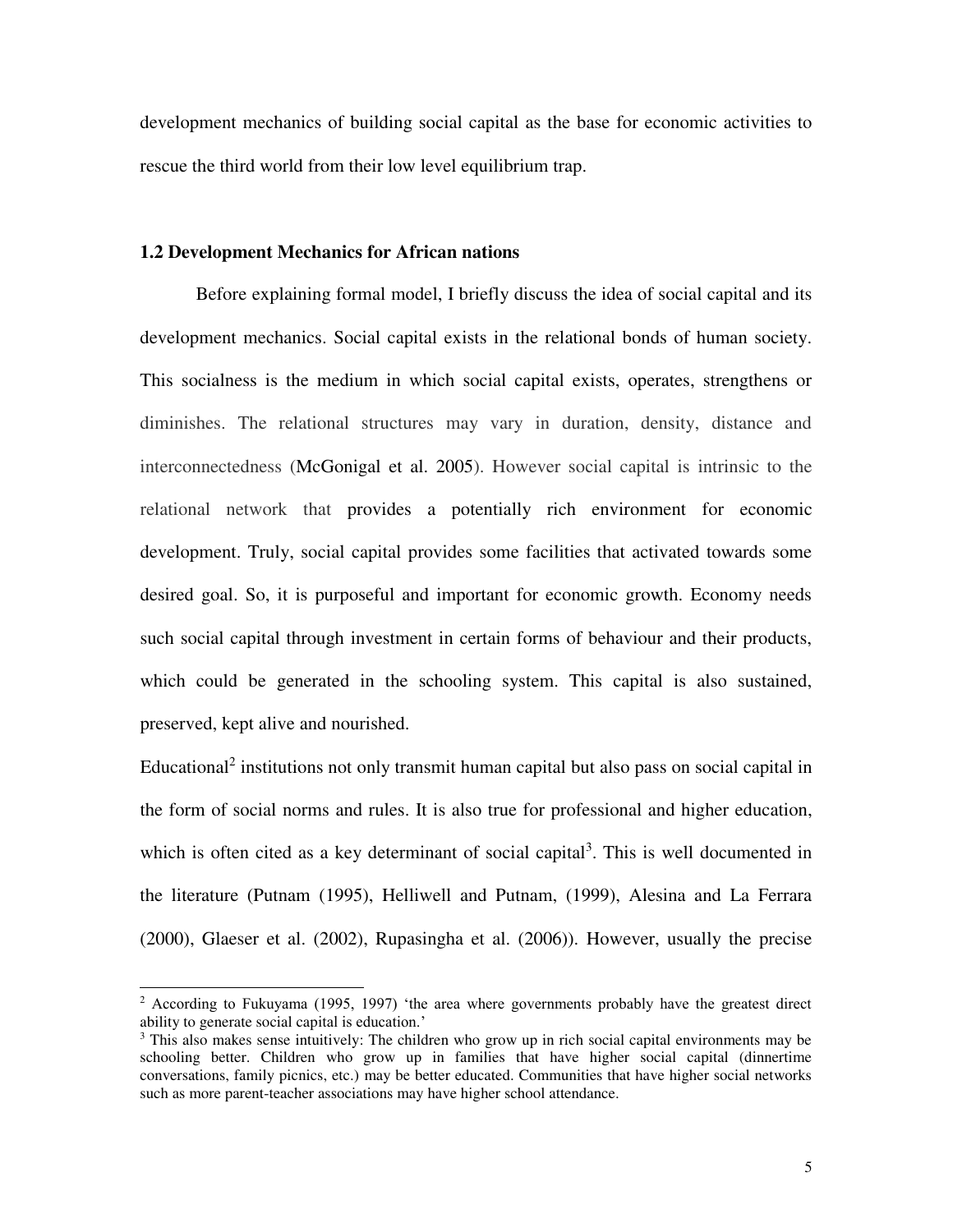mechanism is not very clearly specified<sup>4</sup>. It should often be implicitly observed in the notion that schools impart good standards of behaviour, help to socialize young people and also enable them to engage in society by virtue of being better informed.

Social capital<sup>5</sup> is provided by the school through internal networks of association within the institution and also external networks which bridge to community life and work experience, while also in certain cases linking to intellectual or social contexts or challenges in locations beyond the immediate community, through visits. Schools serve as institutional environments that favour informal associability amongst peers and fellow members. It helps to improve a cooperative tendency that builds up social trust. The trust is typically involved in social capital in schools may be seen and estimated in such factors as belief in self, belief in others and belief in the world. Bryk and Schneider (2002) found that schools with a higher level of trust were more likely to show improvement over time than those with lower levels of trust.

Education's longstanding associations create the platform for interaction between individuals and commit themselves to each other and make direct and indirect contribution to the development of social networks<sup>6</sup> (for example; trust, tolerance and reciprocity that are usually involved). Through dialogue and conversation educated

 $\overline{a}$ 

<sup>&</sup>lt;sup>4</sup> It should be mentioned that there are other features of education that also need to be taken under consideration. On the one hand, education can create a platform for interaction between individuals that leads to competition rather than cooperation. It can create an elitist class of educated people that enjoy higher social status and are characterized by closed and introvert networks, which do not support the type of mutual understandings and generalized norms that define social capital in this paper.

<sup>5</sup> **Bridging social capital** involves connections between people from diverse contexts. Within schools, bridging capital might be found among cross-curricular groups; between teachers and other professionals or in class mates. **Linking social capital** concerns relationships among people with differential power and allows access to resources, ideas, information and knowledge.

<sup>&</sup>lt;sup>6</sup> Educational achievement is likely to rise significantly, and the quality of day-to-day interaction is likely to be enhanced by a much greater emphasis on the cultivation of extra-curricula activity involving groups and teams. Thus, encouraging the development of associational life can also make a significant difference to the experience of being in different communities. At individual level social capital also refers to a system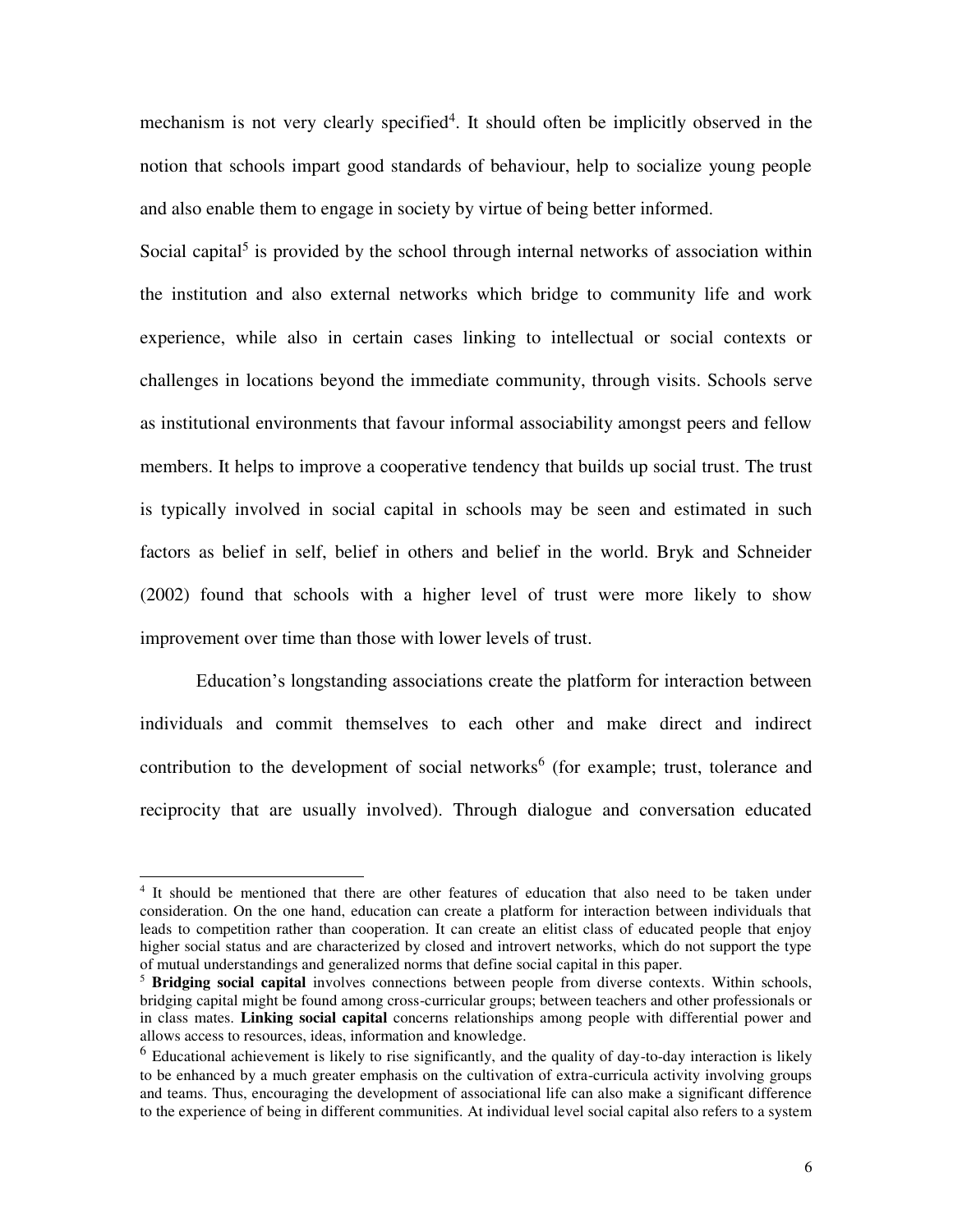individuals are able to develop cultural environment in which people can work together. Thus, social capital exits as a resource to action, emerging in engagement. Social capital might be viewed as a stock of resources out of which other collective action may be taken to attain mutually beneficial ends. The repeating trustful interactions in the economic activities do sediment in higher levels of generalized trust, which could be treated as input in the aggregate production function for the economy (Crudelia 2006). Social capital contributes to economic growth by focusing the importance of trust and cooperation within firm and industry. Thus, social capital truly greases the wheels that allow nations to advance smoothly and creates the base for economic prosperity. Policy maker<sup>7</sup> of African nations should aim to build up social capital with related ideas of social inclusion and school improvement through productive consumption that increases the productivity of labour that has definite contribution to the output growth, which is revealed, on macroeconomic level.

#### **1.3 Literature**

 $\overline{a}$ 

The productive consumption on education<sup>8</sup> stimulates to accumulate human capital through which a base is created for cooperation, which is capable to evolve norms and regulations in the form of social capital formation that lead to economic growth and development (Temple and Johnson (1998), Helliwell and Putnam (1999)). There is considerable evidence that communities with a good stock of social capital are more likely to be benefited from better health in terms of life expectancy and better economic

of interpersonal networks (Dasgupta 2002), which enhances cooperation and collaboration that helps also to create the economic opportunities.

<sup>7</sup>Putnam's view seems to regard association between people as positive in its own right. Coleman's perspective emphasizes the use of social capital as a precursor of human capital. Bourdieu and Coleman agree that the notion of social capital can be converted into other forms of capital.

<sup>&</sup>lt;sup>8</sup> Education contributes to economic growth not only by building human capital but by instilling common norms and regulations that increase social cohesion (Gradstein and Justman 2000) also.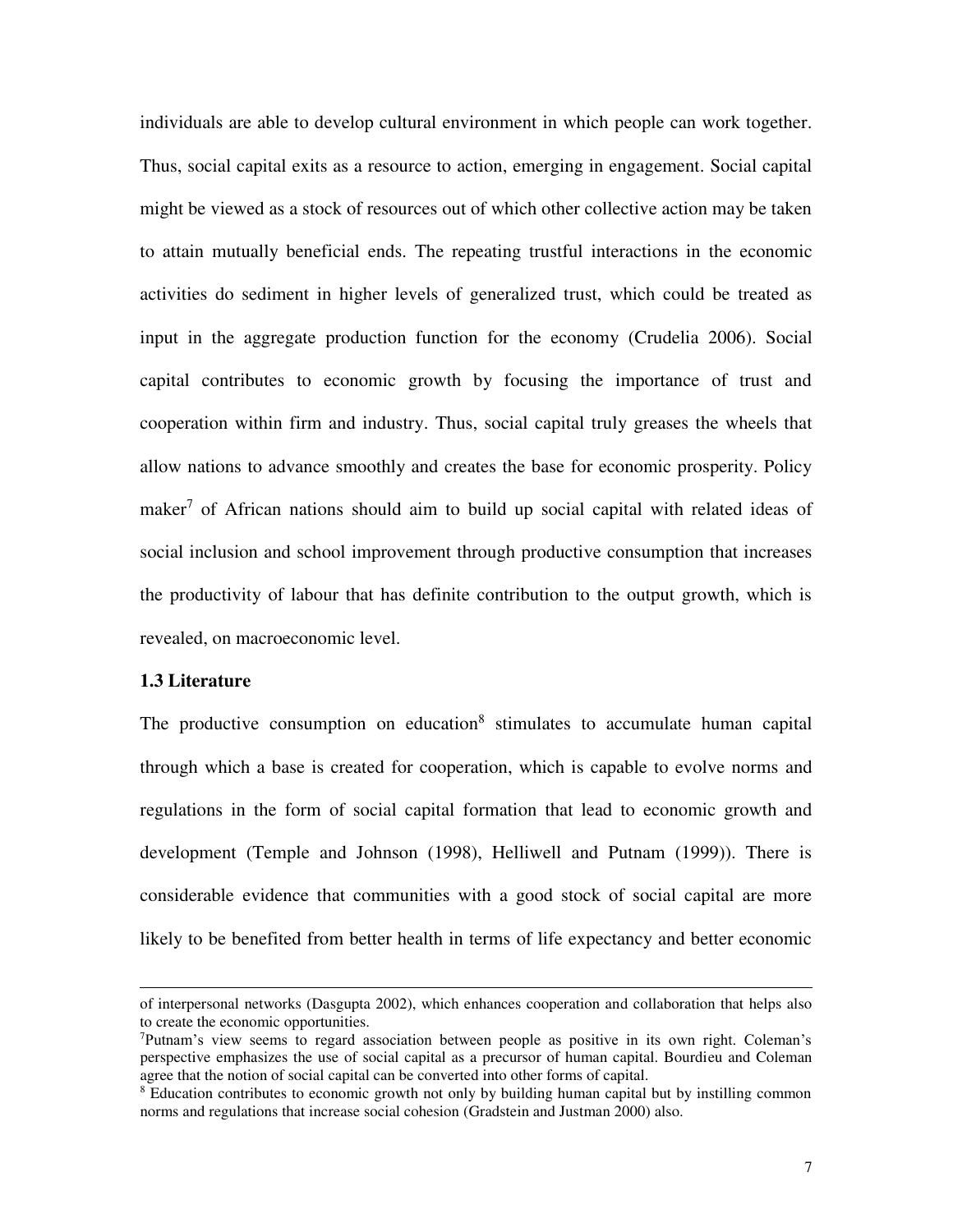performance<sup>9</sup>. Several studies (Bertrand and Mullainathan (2000), Beugelsdijk and Smulders (2004), Bjornskov (2006), Glaeser et al. (2000), Alesina and Ferrara (2002), Miguel (2003), Knack et al. (1997), Sobel (2002), Tau (2003), Temple and Johson (1998), etc.) have discussed about the features of social capital and its contribution to economic growth. Knack and Keefer (1997), Temple and Johnson (1998) provide the evidences that high levels of trust and social participation are positively correlated with economic growth, after controlling other growth promoting factors.

Following Steger (2002) this paper deals with this macroeconomic performance issue by accumulation of social capital which is conjugated with human capital. This study focuses on the complementarities of social inputs with other (human) inputs in the overall growth process. The idea is that social capital creates pave the way for economic development in an under developed economy provided there is a sufficient (quality and quantity) stock of human capital to transmit the norms and networks that support reciprocity and cooperation as an externality<sup>10</sup> to invest in education. Truly, the value of social capital depends on its ability to create an efficient means of production. This is attainable mainly developing social capital through human capital formation in the channel of productive consumption $11$ . This brings me to the model.

<sup>&</sup>lt;sup>9</sup> Social capital is highly correlated with good educational outcomes, good health and good government (Putnam 2000).

<sup>&</sup>lt;sup>10</sup>Persons with greater skill may raise the productivity of others with whom they interact, and thus, accumulation of social capital may increase total factor productivity in an economy.

 $<sup>11</sup>$ Take for example, the expenditure on public schooling, here education is publicly administered as well as</sup> publicly financed (Gradstein and Justman 2000) or creating social infrastructures. This consumption expenditure (activities) is classified as productive consumption that helps to develop human capital of a country/region and thereby economic development. Development economists (Steger 2002, Dasgupta and Marjit 2002) recognize the possibility of productive consumption that enables satisfaction of current needs and also increases productivity of labour.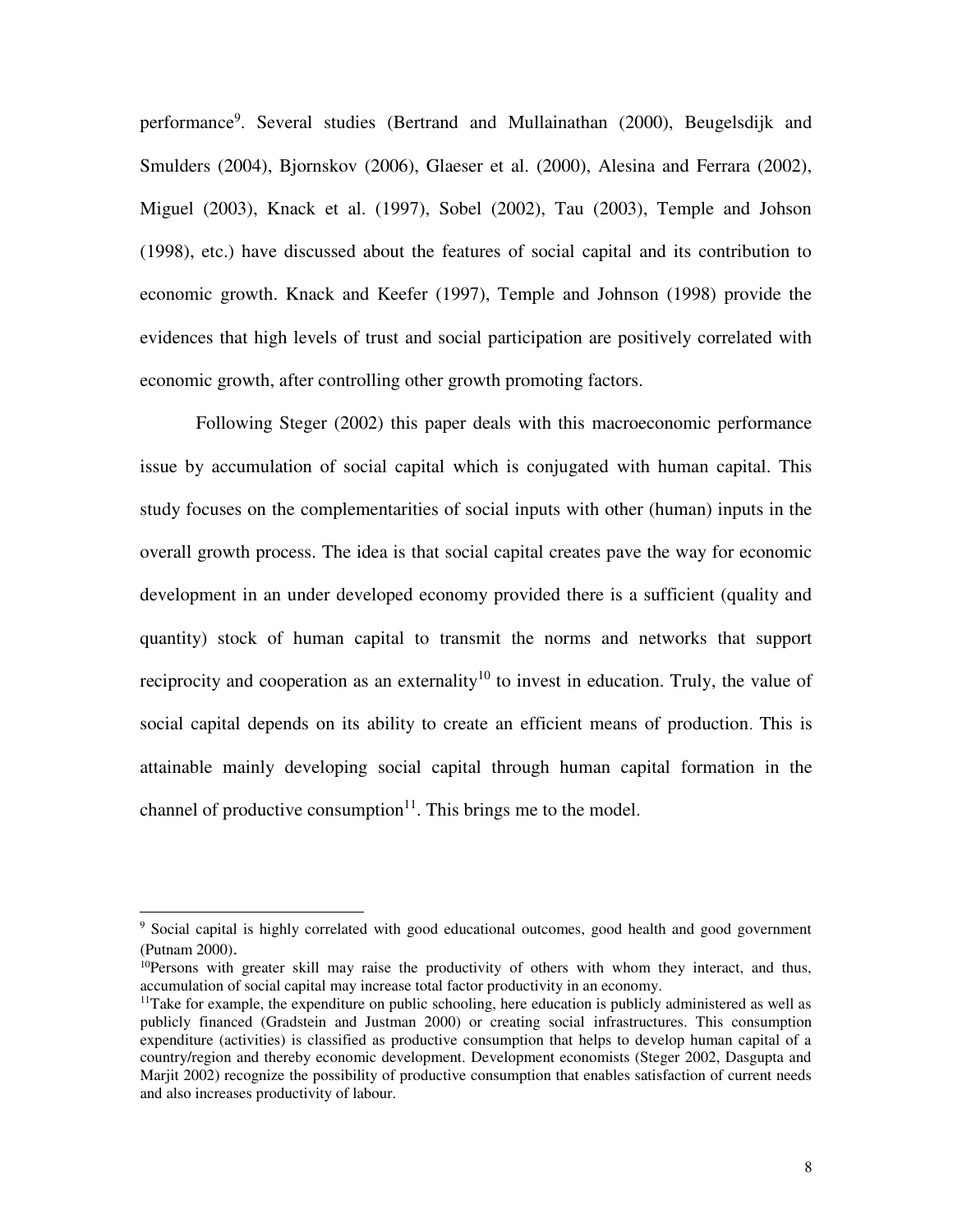This study is organized as follows: Section 2 builds up a model in the framework of endogenous growth. Section 3 concludes.

### **2. Model**

 $\overline{a}$ 

This section develops a model that analyses how consumption leads human development (or labour efficiency) improves productivity and thereby economic growth and development. Steger (2002) defines capital as the composition of physical and human capital; here I add the social capital to it for wider sense of capital that is discussed later.

#### **2.1 Production**

The representative household produces output, *y*, using composite capital, *k* consist of physical, human and social capital<sup>12</sup>. Under  $AK$ - type production technology, let the specific intensive production<sup>13</sup> functional form is

$$
y = f(k) = Gk
$$
,  $f' = G$ ,  $f'' = 0$  and  $f(0)=0$ . (1)

Where *G* is the average productivity. The assumption of diminishing returns is replaced by constant returns, which is crucial for sustainable growth.

The equation of motion of physical capital,  $k_p$ , is

$$
\dot{k}_p = Gk - c - \delta_p k_p \tag{2}
$$

Where  $\delta_p$  is the depreciation rate of physical capital, and *c* is consumption.

<sup>&</sup>lt;sup>12</sup> Physical capital refers to physical tools that enhance productivity, human capital refers to individual's skill and knowledge that enhance productivity but social capital refers to relationship between individuals (i.e., interpersonal networks) which have also effects on productivity (Putnam et al. 1993, 2000). Social capital can be seen as an enabler of the productive use of human and physical capital.

 $<sup>13</sup>$  All variables are measured in terms of per capita. For simplicity, here I assume that population growth</sup> rate is zero.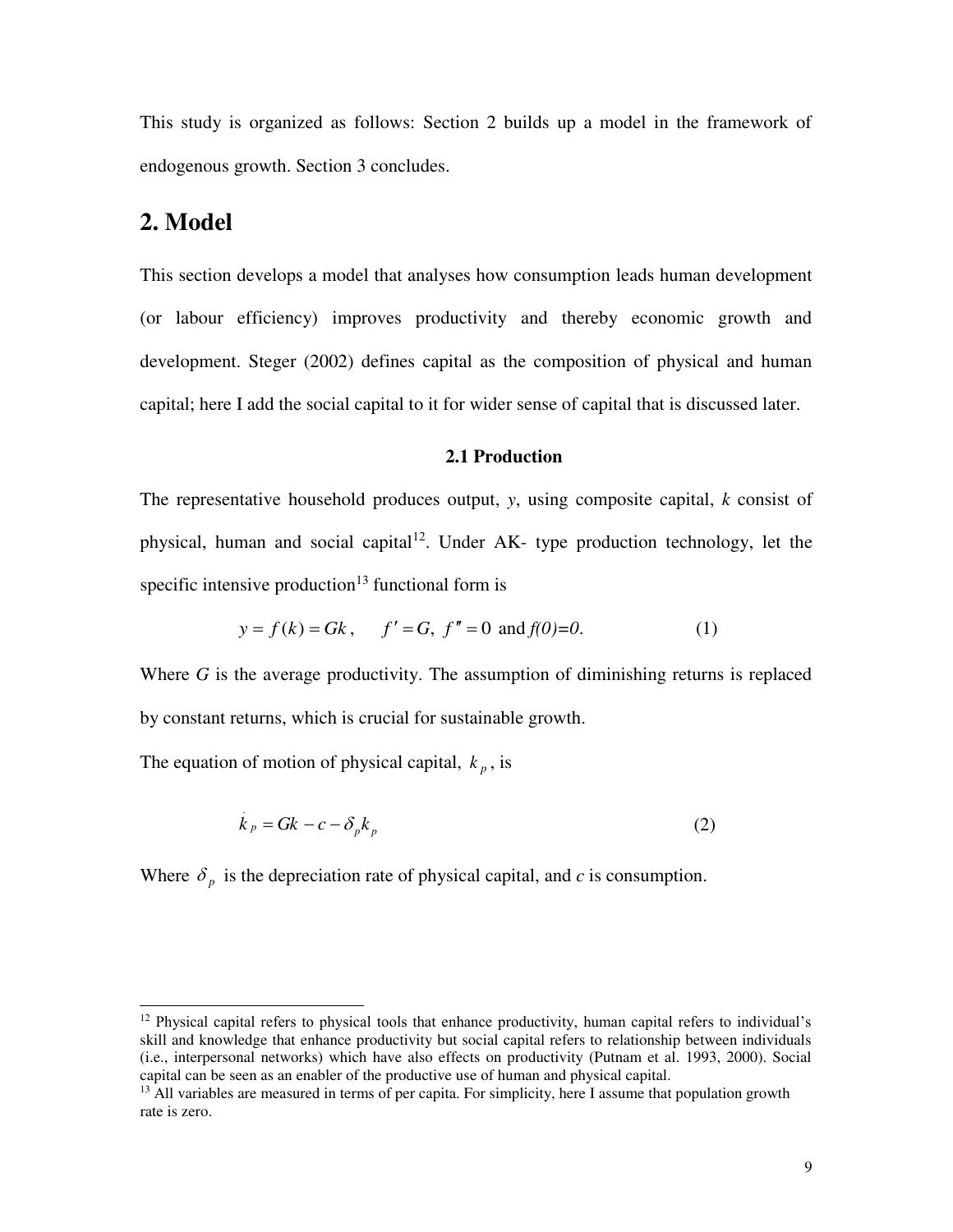#### **2.2 Human Capital**

In this study consumption plays a crucial role for acquiring human capital. One part of consumption is used for the development of human capital in terms of health and education that definitely increase the labour productivity. This type of productive consumption improves overall productivity of a nation/region. Following Steger (2002), human capital enhancement function is  $h(c)$  with usual properties, i.e.,  $h_c(c) > 0$  and

$$
h_{cc}(c) < 0.
$$

The equation of motion of human capital,  $k<sub>h</sub>$  (let, no depreciation in human capital) is

$$
k_h = h(c) \tag{3}
$$

Let, c<sub>0</sub> is the subsistence level of consumption and  $k<sub>h</sub> > 0$  when c>c<sub>0</sub>. The physical capital,  $k_p$ , is used to produce consumption goods and its accumulation requires, at least one part, the renunciation of consumption, while human capital,  $k_h$ , results from productive consumption (Steger 2002). In this context, I mainly focus on the productive consumption, c, and it is effective only when the consumption exceeds the subsistence level, i.e.,  $c \geq c_0$ . If the consumption is below subsistence level, i.e.,  $c < c_0$ , that does not

generate productive human capital, (therefore,  $k<sub>h</sub> = 0$ ), but human health capital may improves and continue until it attain the standard human capital, *kh*. Malnutrition is the main cause in this phase, i.e.,  $k_h < k_h$  corresponds to  $c < c_0$ . Crucial assumption in this model is *c0* corresponds to minimum human health capital, *kh*. Productive consumption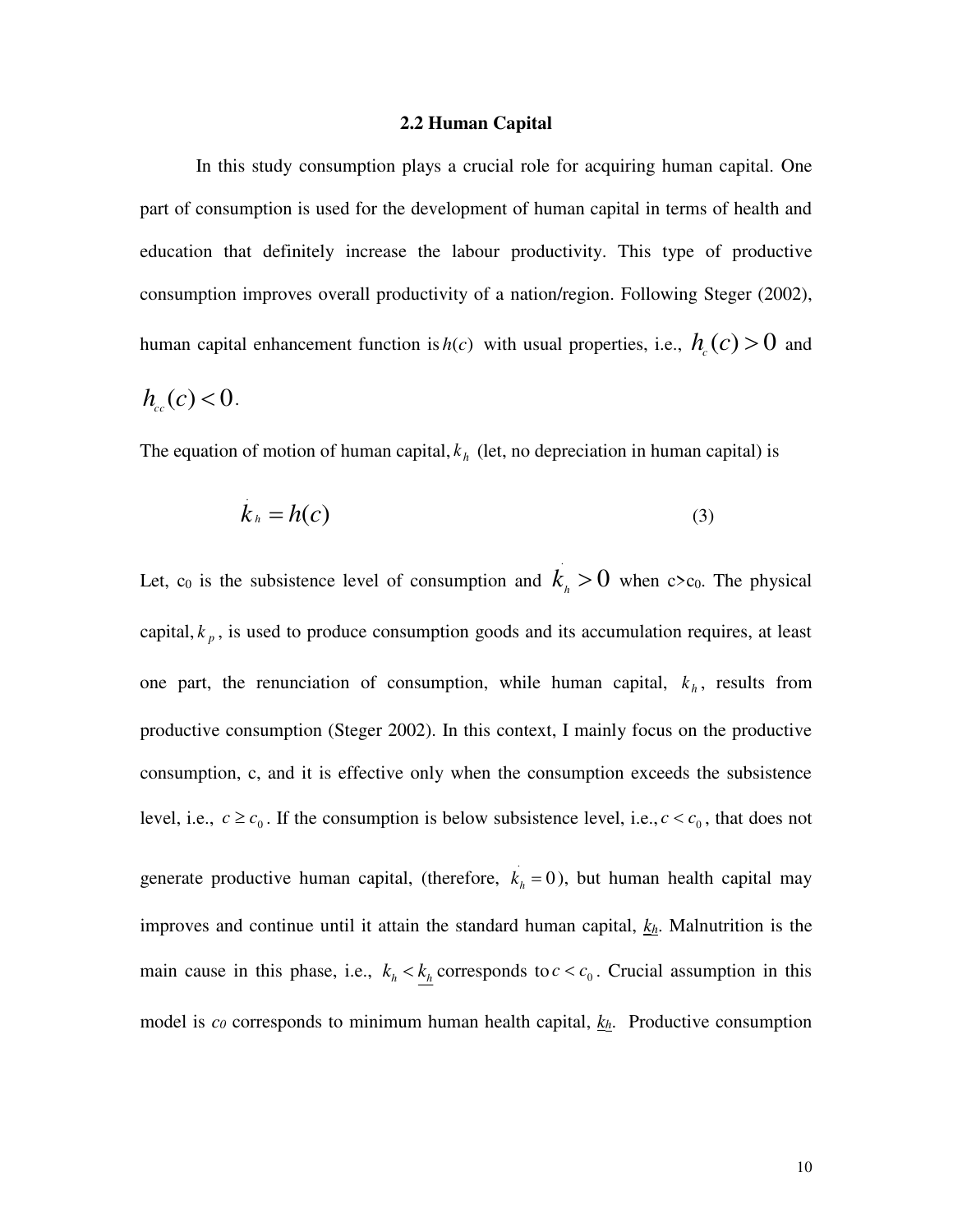generates effective /productive human capital only after fulfilling subsistence level of consumption,  $c > c_0$ .

#### **2.3 Social Capital**

The educational process starts in a school that produces generally more informed individuals who promote social interactions and share the social responsibilities that produce social capital. Educated individuals have a better understanding of the positive impacts of associational activities and collective action on society than do those with less education (Rupasingha et al.2006). It is true that education generates externality that improves overall productivity in the economy<sup>14</sup>. This paper focuses on the case of schooling through which social trust, reciprocity and cooperation evolve and create the basis for social capital formation.

Truly, social capital is embedded in human capital and education fosters its accumulation. Social capital could be accumulated when people interact in a purposeful manner with each other in families, workplaces, associations and range of formal and informal meeting places. This social capital increases with development of human capital through schooling. So, social capital formation should be a function of human capital. It should be mentioned that a minimum bonding social capital exist in every society (it is the main capital in primitive society) with minimum human health capital corresponding nearly subsistence consumption level. Bridging and linking social capital emerges only when human capital is productive and sufficiently exceeds the subsistence level of

 $\overline{a}$ 

<sup>&</sup>lt;sup>14</sup> Lucas (1988) explains that these externalities are generated in the economy as aggregated human capital.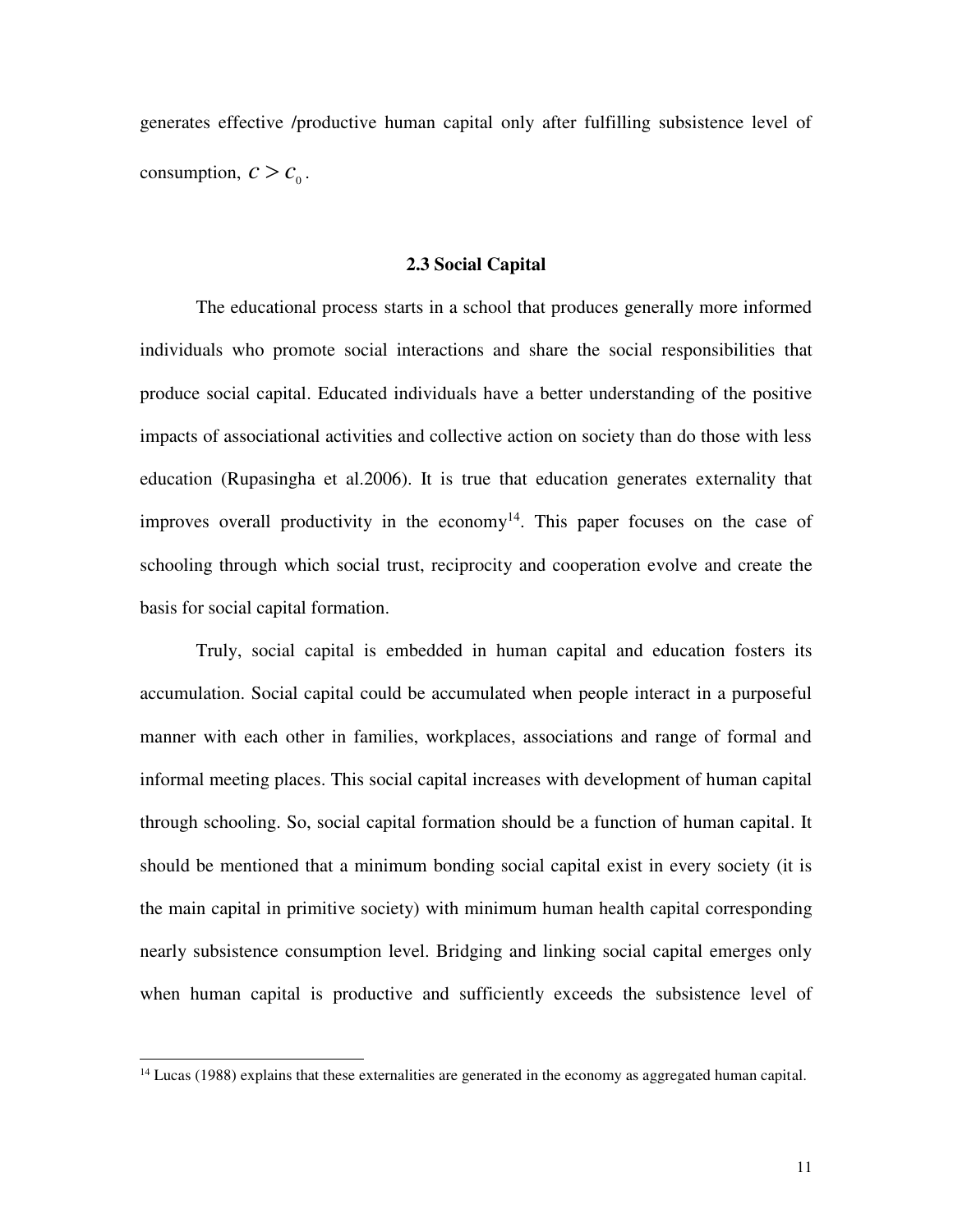consumption  $(c \ge c_0)$ . This paper is different from Dinda (2008) in terms of differentiation of social capital formation which is discussed below.

Now, the social capital function can be defined as

$$
\phi(k_h) = \begin{cases} \frac{\underline{S}k_h}{\underline{S} + k_h} & \text{if } \begin{cases} k_h \ge \underline{k}_h \\ k_h & \text{corresponding to} \end{cases} \begin{cases} c \ge c_0 \\ c & \text{for } k_h \le \underline{k}_h \end{cases} \end{cases}
$$

The equation of motion of social capital,  $k_s$ , is

$$
\dot{k}_s = \phi(k_h) - \delta_s k_s = \begin{cases} \frac{\underline{S}k_h}{\underline{S} + k_h} - \delta_s k_s & \text{if } \begin{cases} k_h \geq \underline{k}_h \\ k_h & \Longleftrightarrow \end{cases} \begin{cases} c \geq c_0 \\ c & \Longleftrightarrow \end{cases} \tag{4a}
$$

Here  $\delta_s$  is depreciation rate of social capital. However, like other forms of capital, social capital is also associated with maintenance costs: e.g., trust that is usually stated as the main form of social capital, do not remain automatically. It 'does not wear out with use but rather with disuse' (Ostrom 2000).

#### **2.4 Composite Capital**

For smooth economic performances each economy requires composite capital consist of physical, human and social capital. The stock of composite capital is defined as

$$
k = k_p^{\alpha} k_h^{\beta} k_s^{1-\alpha-\beta}, \quad 0 < \alpha, \beta < 1. \tag{5}
$$

$$
k = \eta_1 k_p + \eta_2 k_h + \eta_3 k_s \tag{6}
$$

Where 
$$
\eta_1 = \frac{\alpha k}{k_p}, \eta_2 = \frac{\beta k}{k_h}
$$
 and  $\eta_3 = \frac{(1 - \alpha - \beta)k}{k_s}$ .

The equation of the motion of stock of composite capital, *k*, can be written as: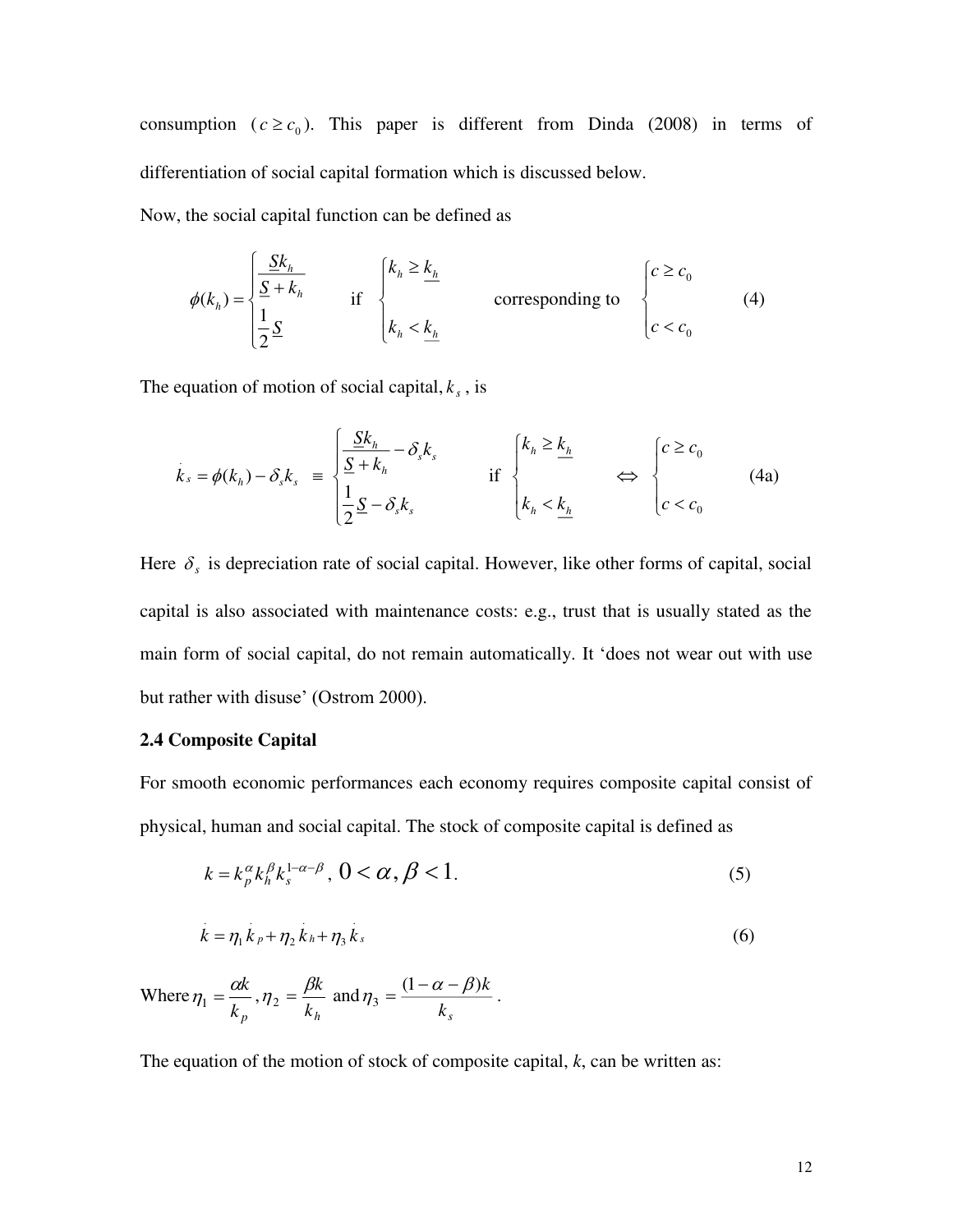$$
\dot{k} = \eta_1 f(k) + \eta_3 \phi(k_h) - \psi(c) - \left\{ \eta_1 \delta_p k_p + \eta_3 \delta_s k_s \right\} \tag{7}
$$

Where  $\psi(c) = \eta_1 c - \eta_2 h(c)$  is *net consumption*.

The equation (7) contains two additional terms viz., social capital  $\phi(k_h)$  and net consumption  $\psi(c)$ , which includes productive consumption  $h(c)$ . It should be noted that productive consumption creates human capital, which has two fold impact on the economy – directly develops human capital,  $h(c)$  and indirectly creates social capital,  $\phi(k_h)$ .

#### **3.5 Economic Growth**

Let specific utility function be

$$
u(c) = \frac{c^{1-\sigma} - 1}{1 - \sigma} \tag{8}
$$

Where  $\sigma$  (>0) is inter temporal elasticity.

For analytical purpose, now, I consider two cases considering productive consumption – Case I  $c \lt c_0$  and Case II  $c \gt c_0$ .

#### **Case I**

The under developed economy is characterized by low consumption and bonding social capital among themselves or community only. This less developed economy endows with low human capital mainly suffering from malnutrition. It may be at  $k_h < k_h$ , then  $\phi(k_h) = \frac{1}{2} S$ 2  $\phi(k_h) = \frac{1}{2} \mathcal{S}$ , social capital, in this case, is only in terms of family bonding. In such economy, human capital is ineffective,  $k_h=1$ , say, (it does not influence production function effectively) and the bonding social capital is economically unproductive, physical capital (say for example, land) is only the production input. Then the production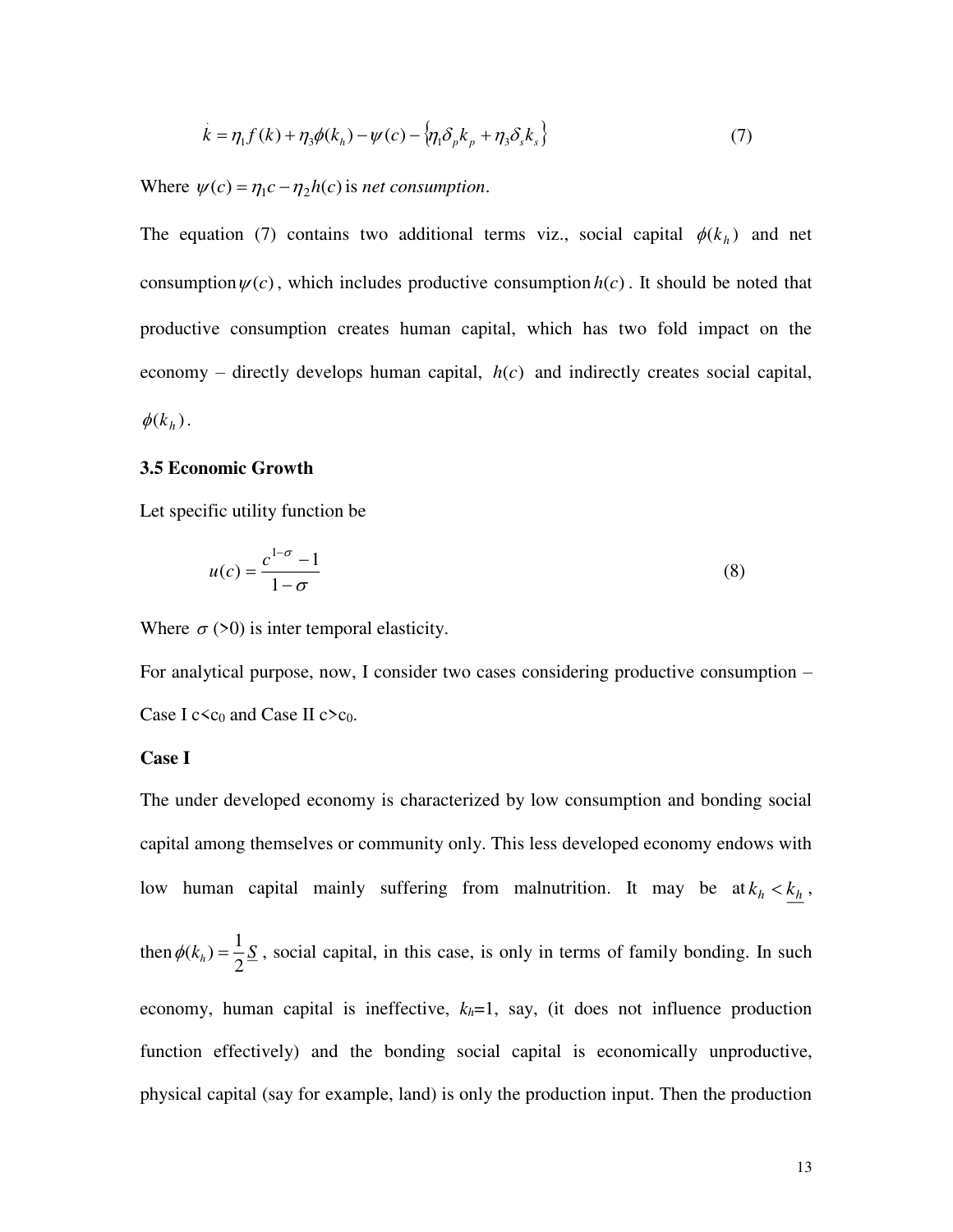function converge to Solow type production function, i.e.,  $y = G k_p^{\alpha}$  with usual properties. The welfare of such less developed economy depends only on the consumption alone and consequently its economic growth rate is

$$
\frac{c}{c} = \sigma^{-1} \left\{ \alpha G k_{p}^{\alpha - 1} - (\rho + \delta_{p}) \right\}
$$
\n(9)

Where  $\sigma = (-cu_{cc}/u_c) > 0$ , and  $\rho$  is the discount rate. This is a low level of equilibrium growth rate with only bonding social capital (in the under developed economy) corresponds to  $K_s = \frac{1}{2}S$ 2  $=$   $\frac{1}{2}S$  that is related to low human capital, (I may call it inefficient human capital to generate economic growth or/and development),  $K_h < K_h$ , which is strongly associated with below subsistence level of consumption, i.e.,  $c \lt c_0$ . In such economy, the production is very low with (physical) capital, which is insufficient to generate economic growth. This under consumption economy suffers from malnutrition and thereby low productivity, thus, unable to overcome low level equilibrium (or poverty) trap. Thus, low level equilibrium is the inherent characteristics of the less developed economy. To rescue the economy from such 'low level equilibrium trap' an alternative development approach is the productive consumption that definitely creates effective / productive human capital.

#### **Case II**

Now I Consider the economy that is characterized by growing consumption level that means consumption exceeds subsistence level, i.e.,  $c > c_0$ . in such economy, the productive consumption is considered as investment for improvement of human capital with broader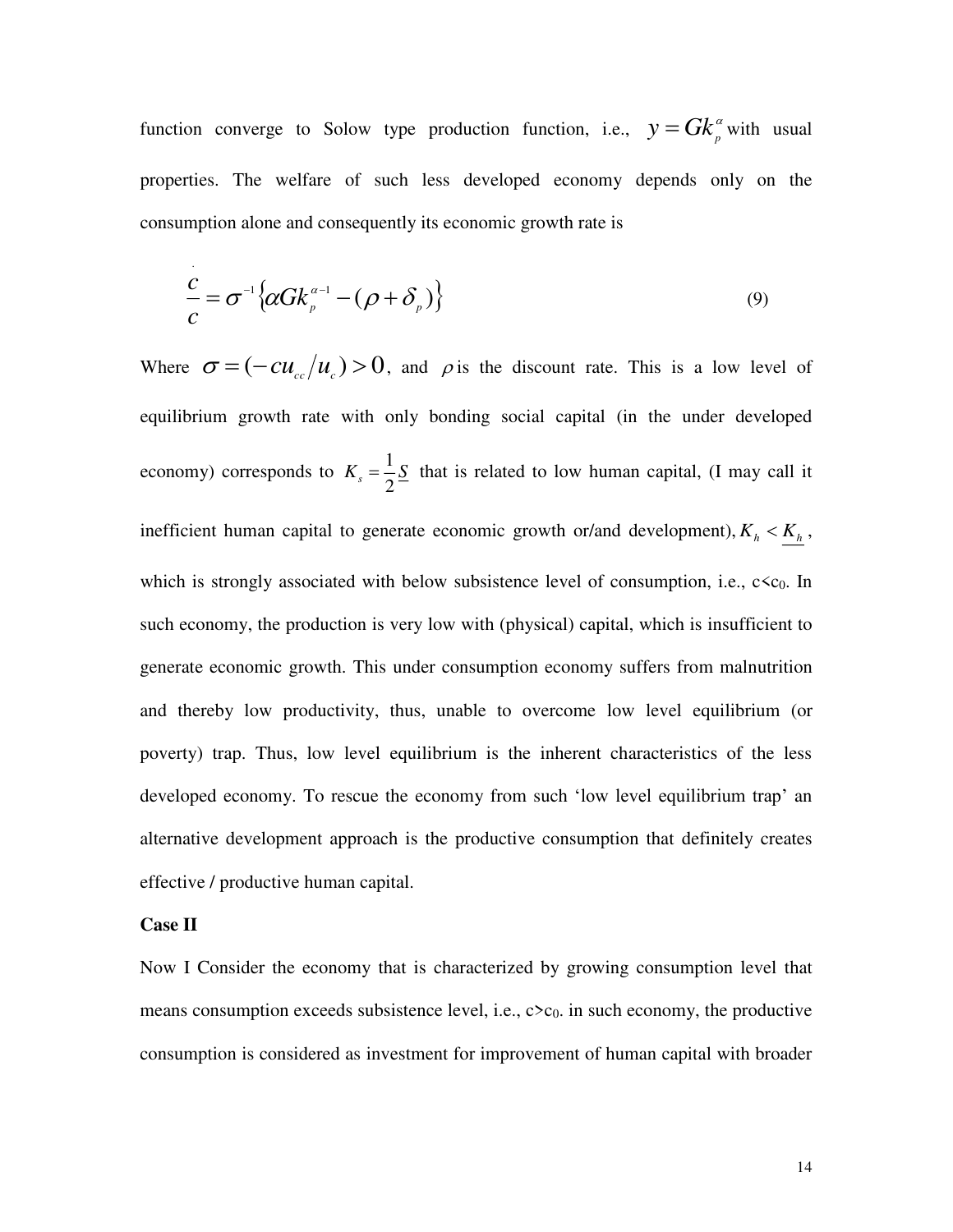aspects of social capital, which plays an important role in the formation of bridging social capital that is useful for stimulating economic growth as well as economic development. The economy moves from under developed to developing position only when it crosses the subsistence consumption level and acquires sufficiently human capital that starts to generate social capital in terms of bridging and linking social capital<sup>15</sup>. As less developed economy moves towards development only when stock of human capital sufficiently increases. Consider an economy that accumulates human capital and cross the minimum requirement at  $k_h \geq k_h$ , and then the human capital generates social contacts or networks that strengthen the bridging and linking social capital. Let this social capital generating function is *h*  $h) = \frac{2h}{S+k}$  $k_{k}$ ) =  $\frac{\leq k}{k}$  $\phi(k_h) = \frac{p k_h}{S + k_h}$  provided  $k_h \geq \frac{k_h}{2}$ . In this context increasing social contacts or networks strengthens the social capital that raises economic activities and thereby

employment opportunity (or the employability) as well as economic growth. Then the economic growth rate is

$$
\frac{c}{c} = [\sigma - \theta]^{-1} \left\{ \eta_1 G + \frac{\eta_3}{\eta_2} \frac{\underline{S}^2}{(\underline{S} + k_h)^2} - (\rho + \delta_p + \delta_s) \right\}
$$
(10)

Where  $\theta = (-c \psi_{cc}/\psi_c) > 0$ , provided  $\sigma \neq \theta$ .

 $\overline{a}$ 

Obviously, economic growth rate at  $k_h \ge k_h$  is higher than at  $k_h < k_h$  only because of differences in productivity of human capital and the presence of effective social capital

<sup>&</sup>lt;sup>15</sup> Social capital exits as a resource to action, emerging in engagement. It should be noted that there are also certain characteristics that distinguish social capital from other forms of capital, namely, in order to evolve; social capital needs at least two people, which are not necessarily required in other forms of capital. A number of other authors in the literature, such as Putnam et al. (1993), and Narayan and Cassidy (2001), emphasize that social capital exists only when it is shared. Of course, one can say, that to create social capital one must invest time and resources to sustain social interactions.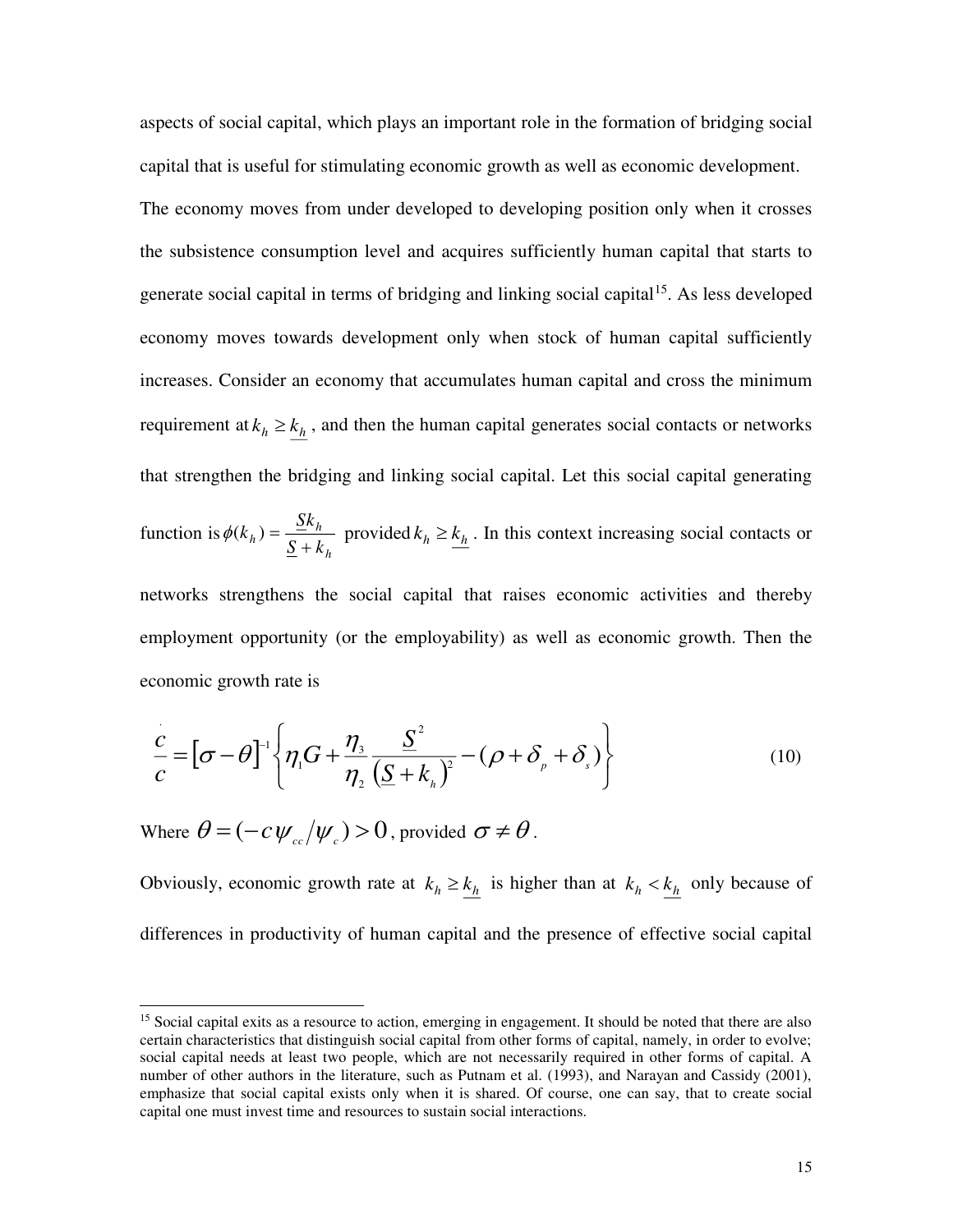(second term) in second bracket viz.,  $\frac{H_3}{\eta_2} \frac{Q}{(\underline{S} + k_h)^2} > 0$ 2 2 2  $\frac{3}{2}$   $\frac{2}{2}$  >  $\underline{S}$  +  $k_h$ *S*  $\eta$  $\frac{\eta_3}{\eta_4}$   $\frac{S}{\eta_2}$  > 0. This is a high level equilibrium

growth rate corresponding to productive consumption led higher social capital compared to earlier one.

**Proposition**: *Average productivity rises in the economy due to productive human and social capital*.

Comparing eq (9) and eq (10) the average productivity is more in later case. This

implies
$$
\eta_1 G > \alpha G k_p^{\alpha-1}
$$
. Substituting the value of  $\eta_1 = \frac{\alpha k}{k_p}$ , it will be

$$
\frac{\alpha k}{k_{p}}G > \alpha G k_{p}^{\alpha-1}.
$$
 It means  $k > k_{p}^{\alpha} \implies$  or  $k_{h}^{\beta} k_{s}^{1-\alpha-\beta} > 1 \implies \left(\frac{k_{h}}{k_{s}}\right)^{\beta} k_{s}^{1-\alpha} > 1.$ 

This suggests that either at least one or both terms is greater than (or equal to) one. Hence human and social capital improves average productivity through their relative shares.

#### **Graphical Explanation**

Now graphically we explain and analyze the economic growth at different stages of economic development. The formations of human and social capital are explained graphically in the R-side  $(c, k_h)$  plane and L-side  $(k_h, k_s)$  plane in figure 1, respectively. The relationship between human capital and consumption is shown in RHS of Fig.1. In the RHS, horizontal axis measure consumption,  $c$  and vertical axis human capital,  $k_h$ . Consumption axis has two zone, namely, subsistence consumption zone  $(c \lt c_0)$  and productive consumption zone  $(c>c_0)$ . Subsistence zone is confined with low consumption which produces inefficient human capital that corresponds to  $k_h \leq k_h$ . Productive zone,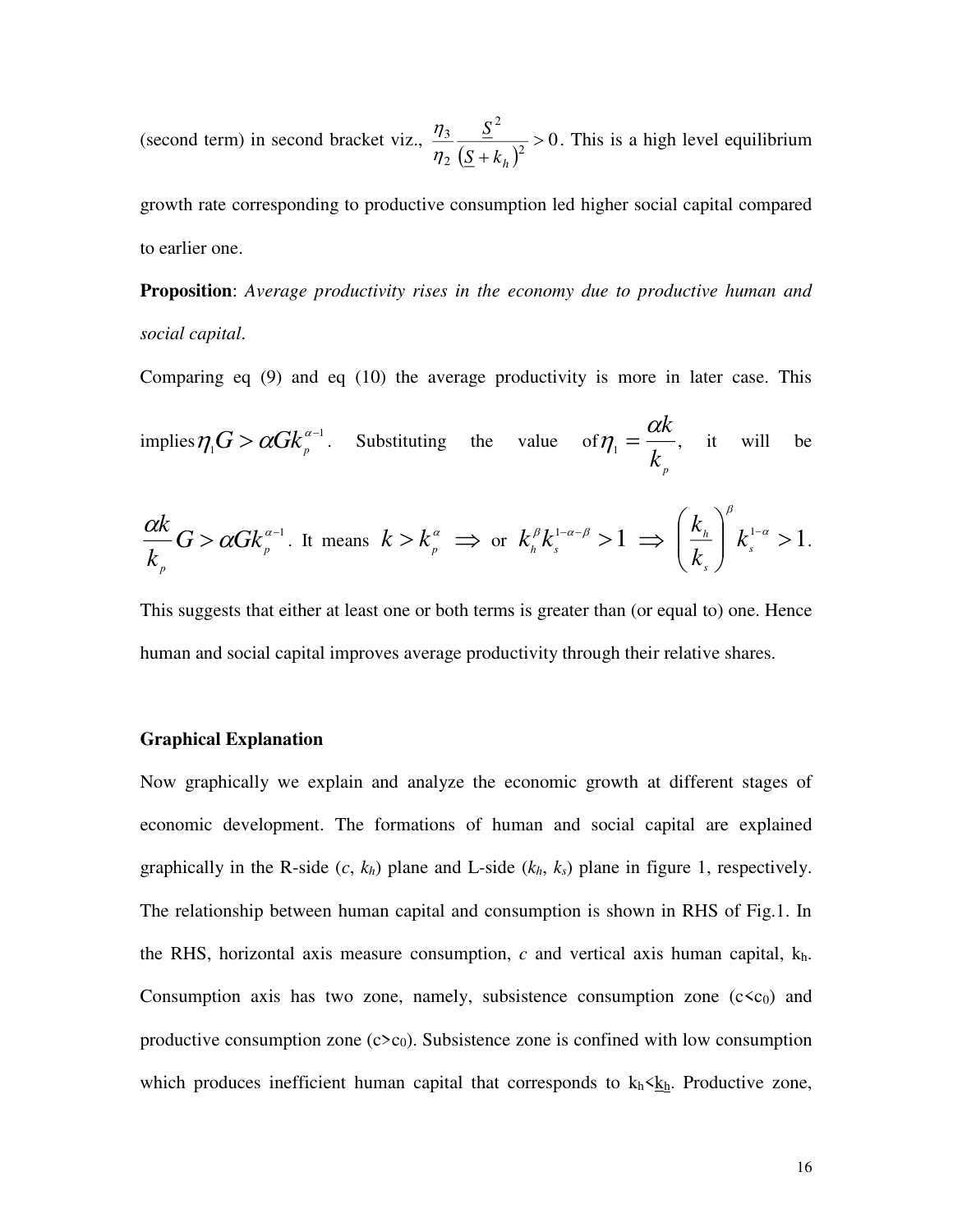confines with consumption above subsistence level, is important for this study, it generate productive human capital,  $k > k_h \Leftrightarrow c > c_0$ . In the LHS, horizontal axis measures social capital  $k_s$  with three zones, bounding social capital  $k_s {k_s}^*$ , bridging social capital  $k_s$ <sup>\*</sup> $k_s$   $k_s$ <sup>\*\*</sup>, and linking social capital  $k_s$  $k_s$ <sup>\*\*</sup>. So, overall social capital  $\phi(k_h)$  is Sshaped. Depreciation of social capital  $(\delta)$  line intersects social capital generating function  $\phi(k_h)$  at E<sub>1</sub>, E<sub>2</sub> and E<sub>3</sub>. Figure 1 shows the possible multiple equilibrium situations. A low-level equilibrium trap exists in less developed economy, which has poor quality human capital in terms of health and formal education (i.e., schooling), and social network confines only within family bonding which remains more or less fixed at *k*<sup>s</sup> \* . It is independent of  $k_h$  up to a minimum level of human capital  $k_h$  that does not help to generate sufficient social network due to strong social old-age stigma. This traditional social stigma starts to relax with human capital development after  $k_h > k_h$ , and new form of social bonding take place in terms of bridging/linking capital<sup>16</sup>, which is economically productive. In less developed economy, low level of human capital is inefficient and ineffective, and fails to play a significant role to develop productive social capital. Therefore, less developed economy remains at  $E_l$  ( $k_h^*, k_s^*$ ), at low level equilibrium trap that occurs at low level of social and human capital (Fig .1). Low-level equilibrium trap exists when  $k_h < k_h$  and consumption is ineffective to develop human capital as well as social networks. Consumption turns to productive and it becomes efficient and effective only when  $k_h \geq k_h$ . Thus, effectively productive consumption (c>c<sub>0</sub>) affects economic

 $\overline{a}$ 

<sup>&</sup>lt;sup>16</sup> It is a productive social capital that is accumulated as a result of simultaneous production and consumption of relational goods taking place in the context of different kinds of social participation, which facilitate the learning of cooperative attitudes, behaviours and reciprocity (Sabatini 2006).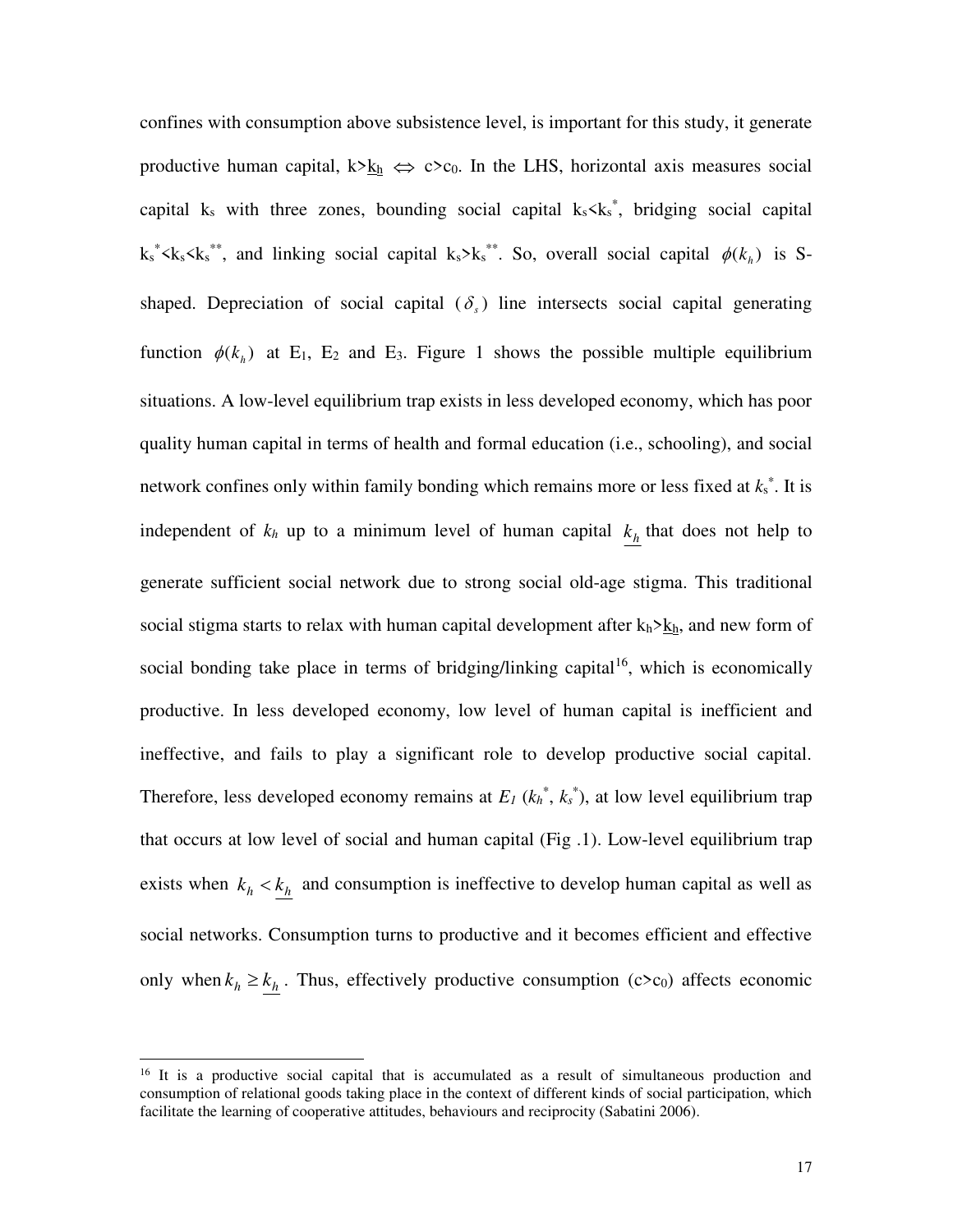growth only after attainment of minimum  $k<sub>h</sub>$  level of human capital that starts to generate social network and thereby social and economic opportunity.

Social capital formation (in terms of bridging capital) takes shape as soon as human capital exceeds  $k<sub>h</sub>$  as defined in Figure 1, and continues until it reaches its maximum. This situation leads to a stable equilibrium at  $E_3$  ( $k_h^{***}$ ,  $k_s^{***}$ ) with high level of human capital ( $k<sub>h</sub><sup>***</sup>$ ) that corresponds to high consumption level ( $c<sup>***</sup>$ ). In between low and high level equilibrium, an unstable equilibrium exists at  $E_2$  ( $k_h^{**}$ ,  $k_s^{**}$ ). From fig.1 we observe multiple equilibrium with stability at  $E_1$  and  $E_3$ , and unstable at  $E_2$ . If once the economy crosses  $k<sub>h</sub><sup>*</sup>$ , in fig.1, it certainly leads to higher economic growth rate along with higher level of human and social capital. It should be noted that  $k_h - k_h^{**}$  is critical zone for the transitional economy. Comparatively high effort (or big push) is required to overcome social stigma and achieve considerable social development and economic growth only through formation of effective human and linking social capital. It is difficult to overcome traditional social stigma/values at initial stage. Increasing linking social capital helps to overcome such age-old stigma providing economic benefits. It takes time to convince and accept the trade off between economic benefits and social stigma. As people receive more and more such socio-economic benefits for their uprooting old stigma and improve bridging and linking social capital. This automatic development consciousness will be evolving within the economy and socio-economic development starts into the motion.

Economy needs greater efforts for development of human capital particularly for the zone of  $k_h$  -  $k_h^*$  (i.e.,  $k_h < k_h < k_h^*$ ). As soon as  $k_h$  exceeds  $k_h^{**}$ ,  $k_s$  monotonically increases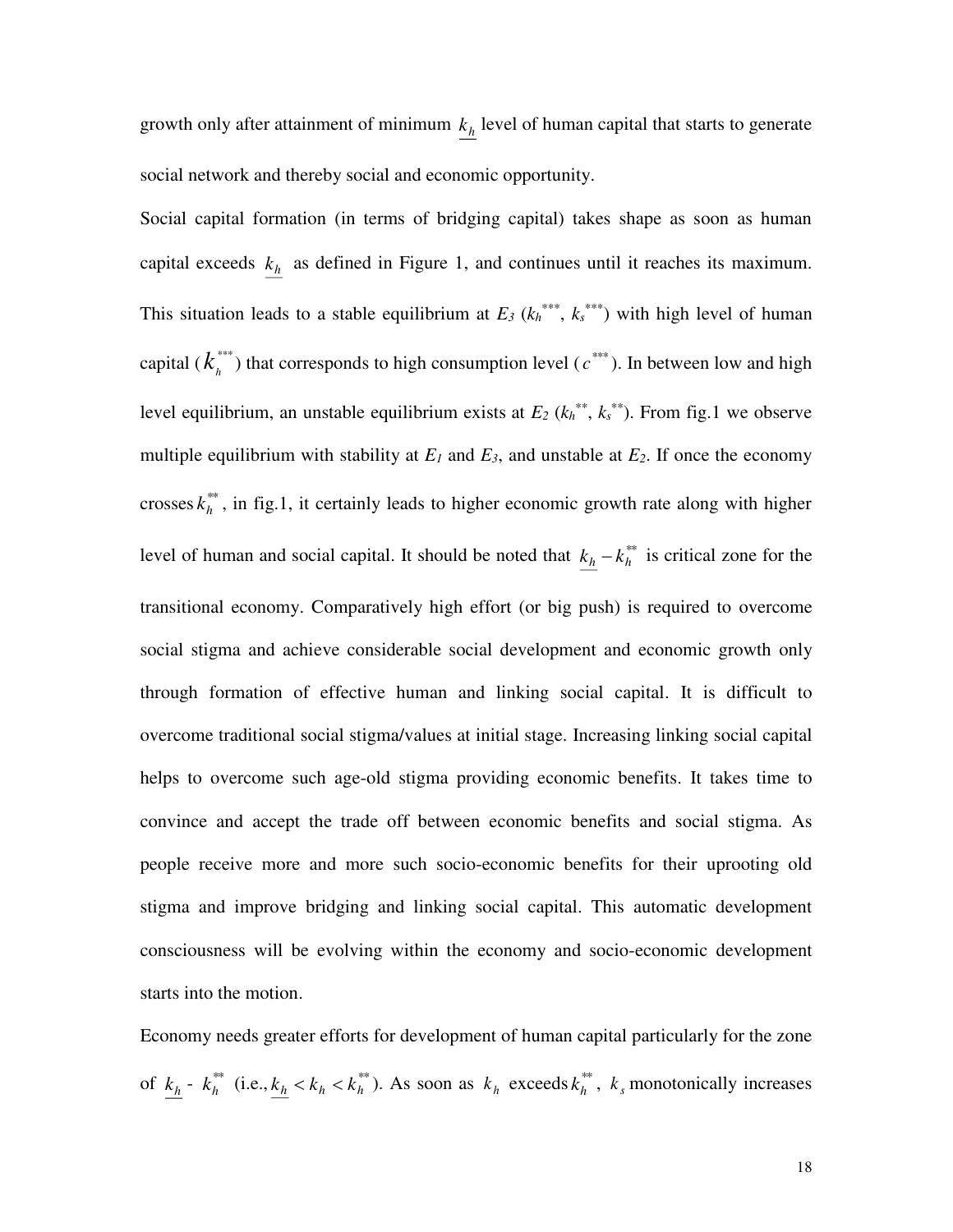with  $k_h$  that develops from productive consumption. In the context of economic development, productive consumption is effective only in  $c > c<sub>o</sub>$  zone that specifically corresponds to  $k_h^{**}$  -  $k_h^{***}$  and  $k_s^{**}$  -  $k_s^{***}$  zones. It should be noted that an unstable equilibrium exists at  $E_2(k_h^{**}, k_s^{**})$ . A stable equilibrium occurs at E<sub>3</sub> ( $k_h^{***}$ ,  $k_s^{***}$ ) with high social capital. It should be mentioned that developments of infrastructure and communication systems (which highly depends on the availability of physical and human capital,) highly affect the formation of social network/capital and its maintenance.

#### **3 Conclusion**

This paper provides a complementary approach for smooth development mechanism for less developing economies. This study suggests for improving social factors like social norms and regulation, which might act as a pivotal role for promotion of economic development. These non-economic factors is termed as social capital, which generate shared understandings, trust and reciprocity, underpin co-operation and collective action for mutual benefits, and creates the base for economic prosperity. Social capital could be accumulated when people interact in a purposeful manner with each other in workplaces, associations and range of informal and formal meeting places. These social activities rise as human capital develops through schooling. School curriculum is important to overcome inward looking age-old social stigma. Educated individuals are interested in dialogue and conversation. Interaction enables people to commit themselves to each other, and thereby to knit the social fabric. Thus, bridging and linking social capital greases the wheels that allow nations to advance smoothly.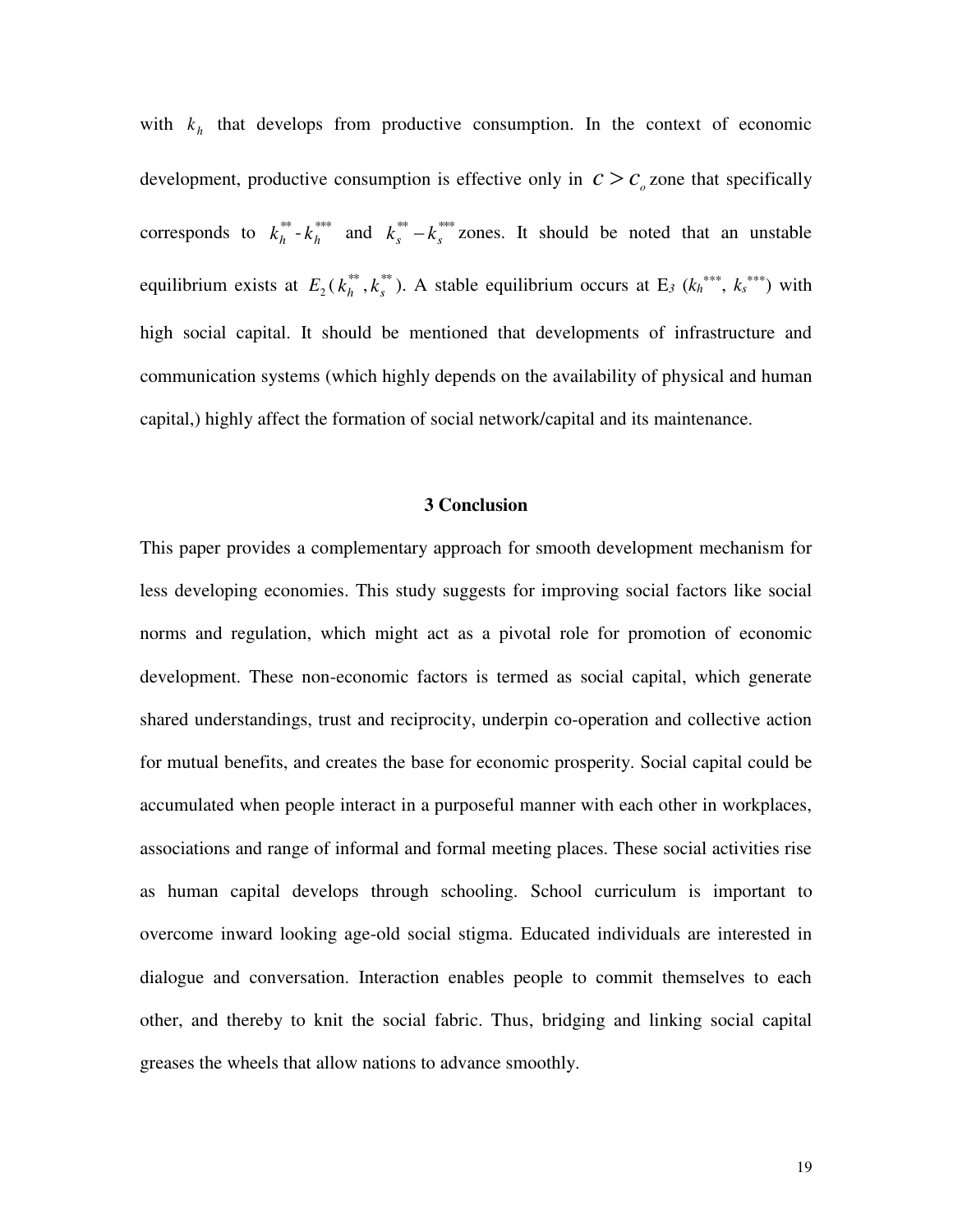This paper develops mechanism through which social capital forms and contributes to economic growth in endogenous growth framework, specific to under developed economy. This study deals with the building of bridging and linking social capital through human capital formation that could be created through productive consumption. Less developed economy can overcome low level equilibrium trap by increasing bridging and linking social capital. Incorporating social capital in growth model we find that economic growth rate is more compared to traditional growth rate. Hope this finding might encourage African nations to adopt this complimentary approach choosing appropriate design of education to their existing development path.

#### **References:**

- Alesina, A. and Ferrara, E. La., (2002), Who trusts others?, *Journal of Public Economics*, vol.-85, 207-234.
- Ballamoune-Lutz, M., (2005), Institutions, Social Capital, and Economic Development in Africa: An empirical study, ICER *working Paper* No. 18/2005.
- Bengtsson, M., Berggren, N. and Jordahl, H., (2005), Trust and Growth in the 1990s: A Robustness Analysis, Department of Economics, Uppsala University, Sweden, *Working paper* No. 2005:1.
- Berggren, N. and Jordahl, H., (2006), Free to Trust: Economic Freedom and Social Capital, *Kyklos*, vol.-59(2), 141-169.
- **Bertrand M.; Luttmer E. F. P.; Mullainathan S., (2000), Network Effects and Welfare** Cultures, *Quarterly Journal of Economics*, vol.-115(3), 1019-1055.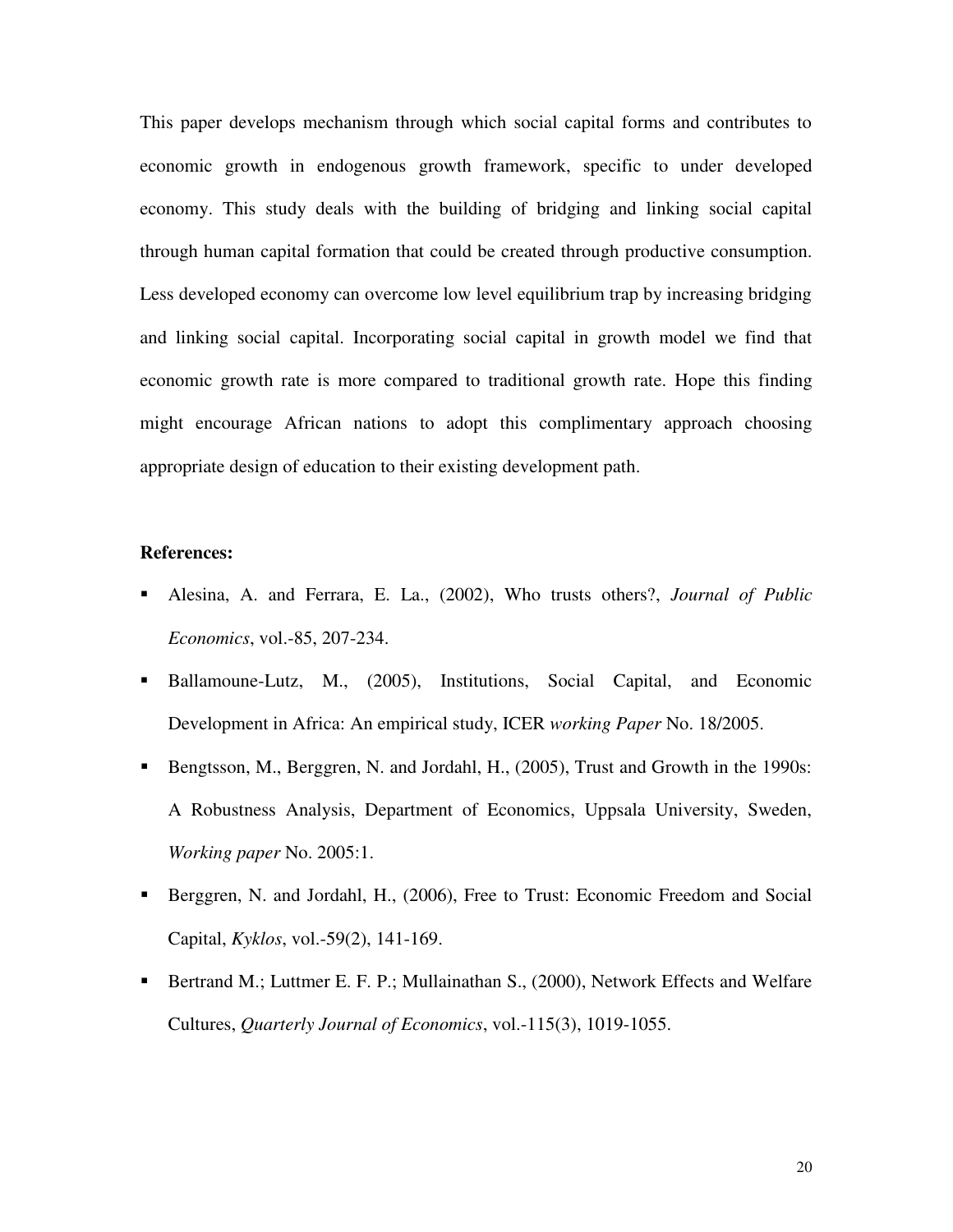- Beugelsdijk, S. and Smulders, S., (2004), Social Capital and Economic growth, *Working paper*.
- Bjornskov, C., (2006), The multiple facets of social capital, *European Journal of Political Economy*, vol.-22, 22-40.
- Bourdieu, P., (1980), The production of belief: contribution to an economy of symbolic goods, *Media, Culture and Society*, vol-2(3), 261-293.
- Bourdieu, P., (1986), The forms of capital, In John G. Richardson (ed.) *Handbook of Theory and Research for the Sociology of Education*, Westport, CT, Greenwood Press,  $242 - 258$ .
- Christoforou, A., (2001), Social capital and economic growth: the case of Greece, European Institute.
- Coleman, J.S., (1988), Social capital in the creation of human capital, *American Journal of Sociology*, vol-94, 95-121.
- Coleman, J.S., (1990), *Foundations of Social Theory*, Cambridge, MA, Harvard University Press.
- Dasgupta, D. and Marjit, S., (2002), Consumption, quality of Life and Growth, Economic Research Unit, Indian Statistical Institute, Kolkata, *Working Paper*-ERU/2002-12.
- Diamantaras, D. and Swanson, C. E., (2004), Culture as Organizational capital in Economic Growth, *Competition among culture*, April 22, 1-30.
- Dinda, S., (2008), Social Capital in the creation of Human Capital and Economic Growth: A Productive Consumption Approach, *Journal of Socio-Economics 37(5), 2020-2033*.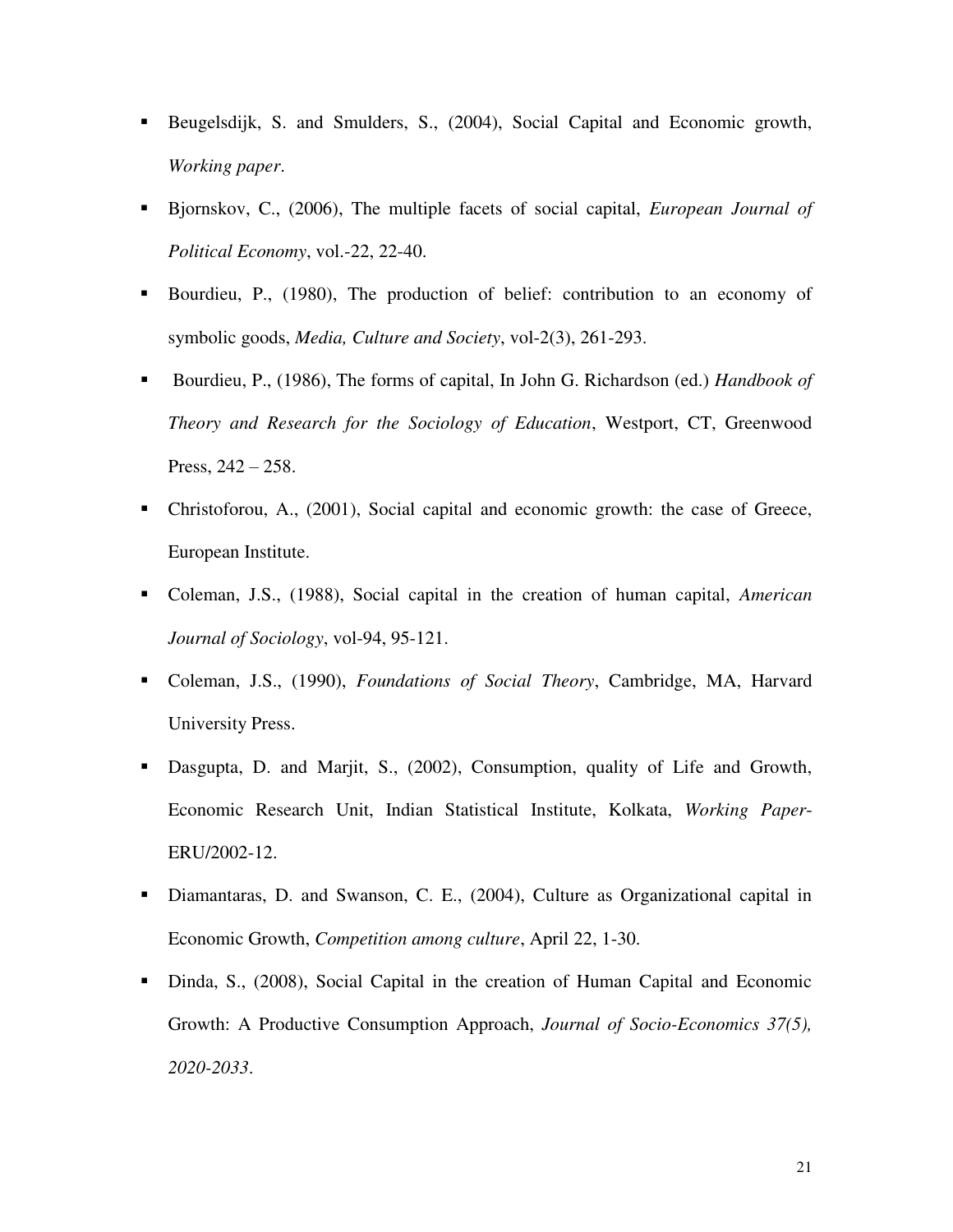- Dowla, Asif, (2006), In Credit we trust: Building Social capital by Grammeen Bank in Bangladesh, *The Journal of Socio-Economics*, vol.-35, 102 – 122.
- Glaeser E. L.; Laibson D. I.; Scheinkman J. A.; Soutter C. L., (2000), Measuring Trust, *Quarterly Journal of Economics*, vol.-115(3), 811-846.
- Inglehart, R., Basanez, M., Diez-Medrano, J., Halman, L., and Luijkx, R., (2004), Human Beliefs and values: A Cross-Cultural Sourcebook Based on the 1999-2002 Values Surveys, Siglo XXI Editores, Mexico City.
- Knack, Stephen, and Keefer, Philip., (1997), Does Social Capital Have an Economic Payoff? A Cross-Country Investigation, *Quarterly Journal of Economics*, vol.-112(4), 1251-1288.
- Lin, N., (2001), *Social Capital*, Cambridge, Cambridge University Press.
- McGonigal, J., Doherty, R., Mills, S., Mott, J., McDonald, A., Redford, M., Buckel, C., Catts, R. and Allan, J., (2005), *Social Capital Theory: A Review*, AERS Schools and Social Capital Network.
- Miguel, E., (2003), Comment on Social Capital and growth, *Journal of Monetary Economics*, vol.-50, 195-198.
- Putnam, Robert, (2000), *Bowling Alone: The Collapse and Revival of American Community*, Simon and Schuster, New York.
- Putnam, Robert, (1995), Bowling Alone: America's Declining Social Capital, *Journal of Democracy*, Vol-6, 65-78.
- Putnam, Robert, Leonardi, Robert. and Nametti, Raffaella, (1993), *Making Democracy Work*, Princeton, Princeton University Press.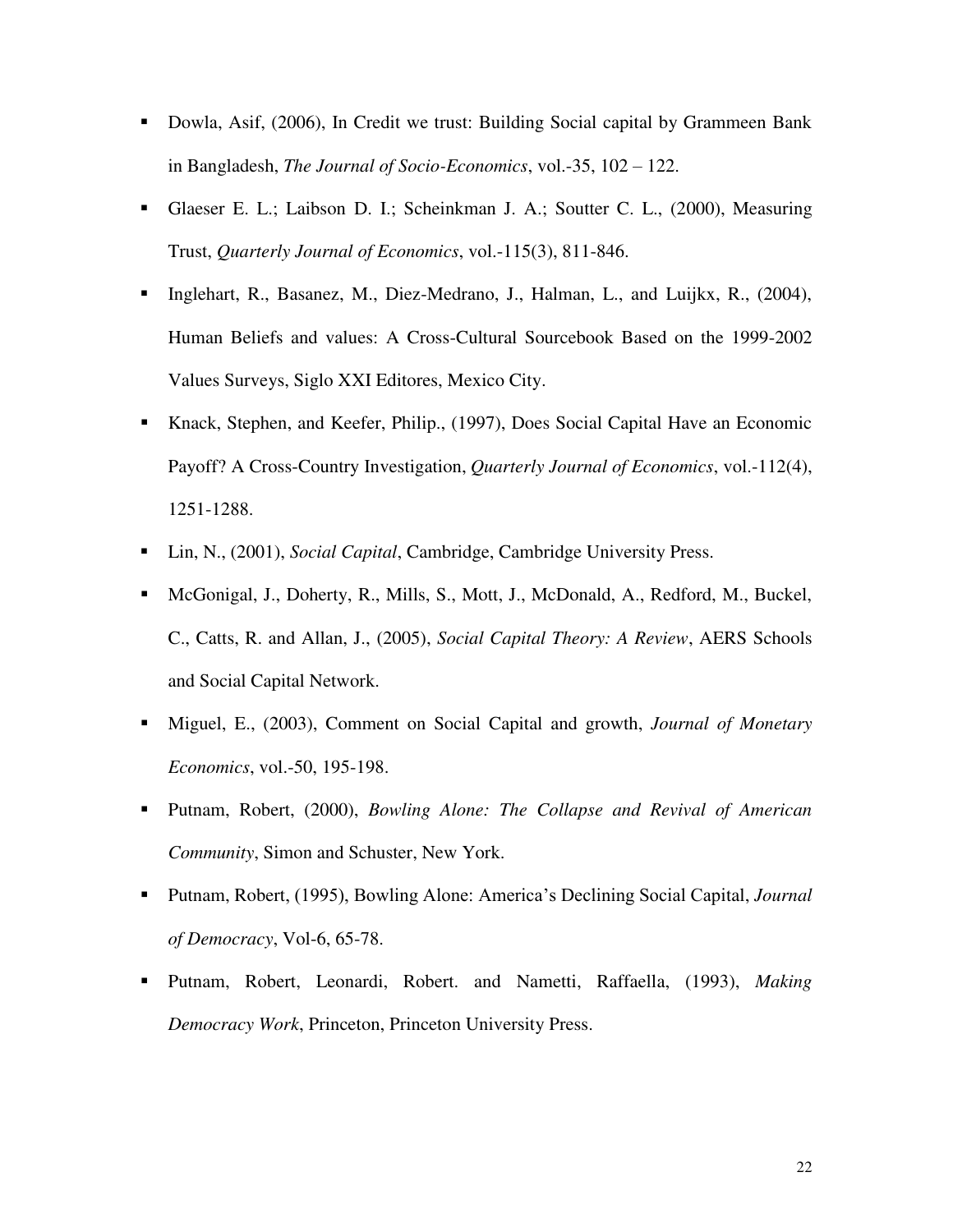- Rupasingha, A., Goetz, S. J. and Freshwater, D., (2006), The Production of social capital in U.S. countries, *The Journal of Socio-Economics*, vol.-35, 83 – 101.
- Sabatini, F., (2006), Does Social capital Improve Labour productivity in small and medium enterprises?, University of Rome, *Working paper n.92*
- Sobel, Joel., (2002), Can We Trust Social Capital?, *Journal of Economic Literature*, Vol.-XL, 139-154.
- Steger, T. M., (2000), Economic growth with subsistence consumption, *Journal of Development Economics*, vol.-62, 343-361.
- Steger, T. M., (2002), Productive consumption, the intertemporal consumption tradeoff and growth, *Journal of Economic Dynamics & Control*, vol.-26, 1053-1068.
- Tau, L. M., (2003), Investing Social Capital to stimulate economic growth and trade in Africa, Paper presented at the Biennial *conference* of the economic society of S. Africa.
- Temple J.; Johnson P. A., (1998), Social Capability and Economic Growth, *Quarterly Journal of Economics*, vol.-113(3), 965-990.
- Thorbecke, E., (2006), The Evolution of the Development Doctrine, 1950-2005, *WIDER Research-Paper* No.2006/155.
- Zak, P. J. and Knack, S., (2001), Trust and Growth, *Economic Journal*, vol.-111, 295- 321.